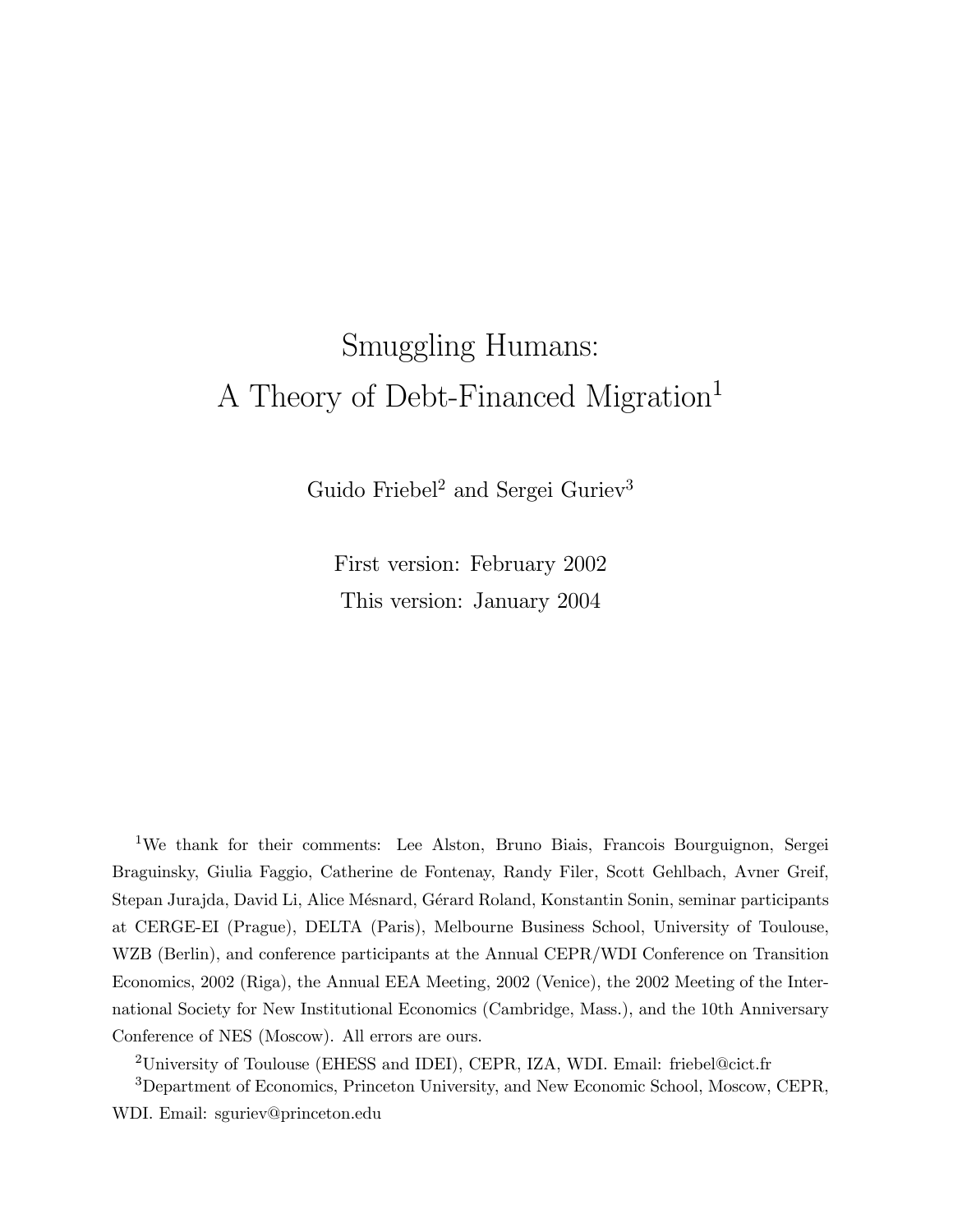#### Abstract

We introduce financial constraints in a theoretical analysis of illegal immigration. Intermediaries finance the migration costs of wealth-constrained migrants, who enter temporary servitude contracts to pay back the debt. These debt/labor contracts are more easily enforceable in the illegal than in the legal sector of the host country. Hence, when moving from the illegal to the legal sector becomes more costly, for instance, because of stricter deportation policies, fewer immigrants default on debt. This reduces the risks for intermediaries, who are then more willing to finance illegal migration. Stricter deportation policies may thus increase rather than decrease the ex ante flow of illegal migrants. We also show that stricter deportation policies worsen the skill composition of immigrants. While stricter border controls decrease overall immigration, they may also result in an increase of debt-financed migration.

Keywords: Illegal migration, wealth constraints, indentured servitude, financial contracting

JEL Classification Codes: 015, 017, J61, N21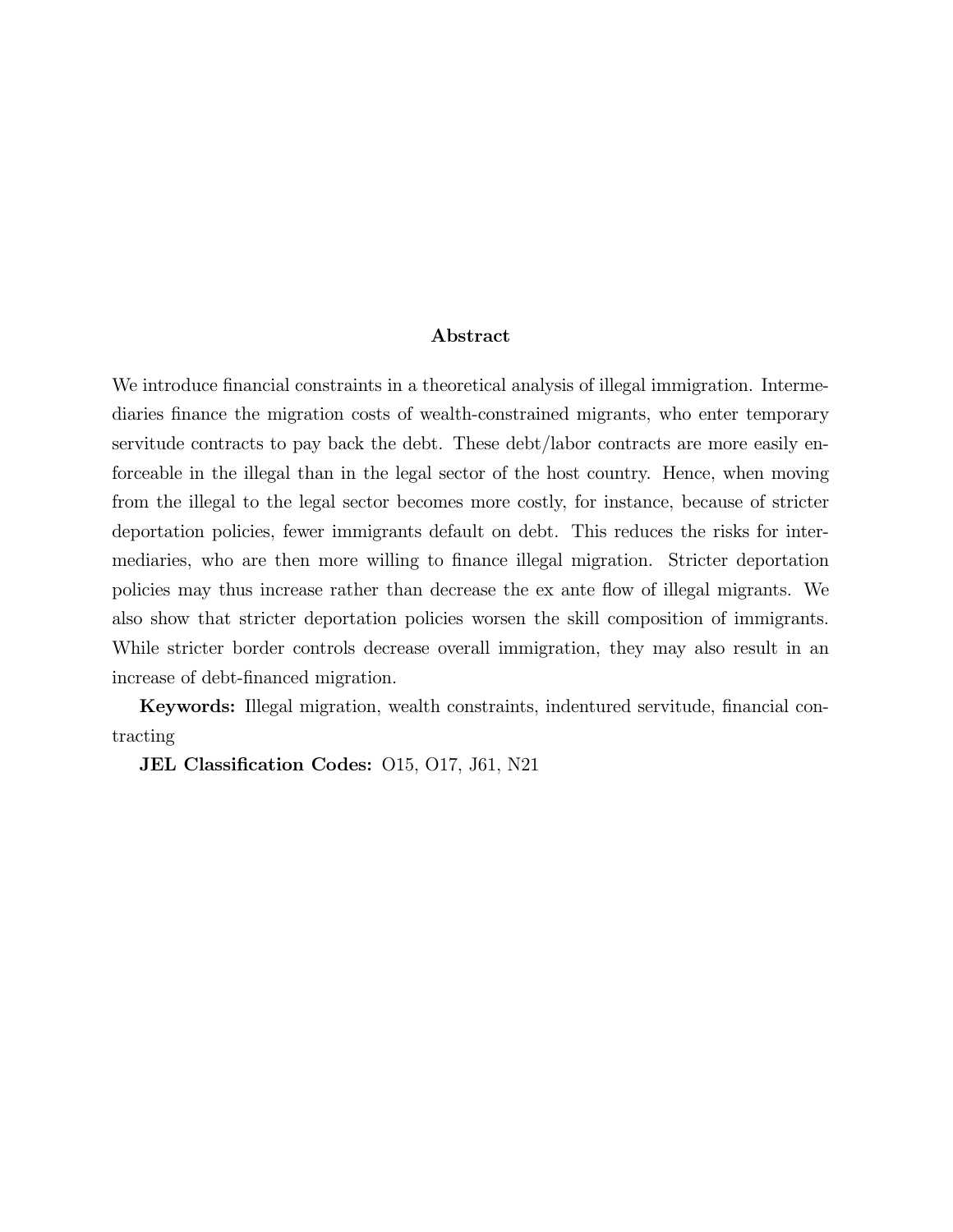### 1 Introduction

Illegal migration is a problem of growing scale and importance. According to the most conservative estimates (Skeldon, 2000), the worldwide stock of irregular migrants exceeds 10 million. The International Organization for Migration estimates that half of all new entrants into developed economies are illegal (IOM, 2003). According to the United Kingdom Home Department, 75% of illegal migrants use the expensive services of smugglers (see IOM, 2003, page 63). Migrants and their families often cannot self-finance these costs, that commonly reach several tens of thousands of US dollars. Hence, migrants endebt themselves. Smugglers and other intermediaries finance the costs of undocumented entry, and the debt repayment is taken out of migrants' wages in sweatshops and restaurants that are related to these intermediaries (Chin, 1999, IOM, 2000).

Owing to its multi-billion USD size (Kyle and Koslowski, 2001) and its inhumane nature, human smuggling causes much concern in public opinion. Given increasing international wage differentials, unstable political circumstances and the importance of financial constraints in most source countries of migration, the demand for human smuggling services may rise further. It is therefore important to consider the interactions between wealthconstrained migrants and intermediaries in an economic theory of illegal migration. To the best of our knowledge, our paper is the first attempt to do this.

In our theory, the government can use two policy variables to fight illegal migration: external enforcement (e.g., stricter border controls) and internal enforcement (e.g., stricter deportation policies). In Ethier's (1986) model on illegal migration and other papers building on his work, these policies have similar, negative effects on illegal immigration. The effect of border controls is in our framework is similar to the literature, but the effect of stricter deportation policies differs substantially. In our model, stricter deportation policies may increase rather than decrease the flow of illegal migrants. We also show that they worsen the skill composition of immigrants.

We derive these results in a model of financial contracting between wealth-constrained migrants and intermediaries. There is a source country from which workers may wish to migrate to earn higher wages in the host country. In the host country there are an illegal and a legal sector. Migration costs must be paid upfront, but many potential migrants do not have enough cash. Wealthy intermediaries/smugglers can provide migrants with funds. If the migrant has no collateral, there is only one way to make the debt contract between intermediary and migrant enforceable: The migrant commits his workforce to the exclusive use of the intermediary in the source country, until the debt is paid back. We will refer to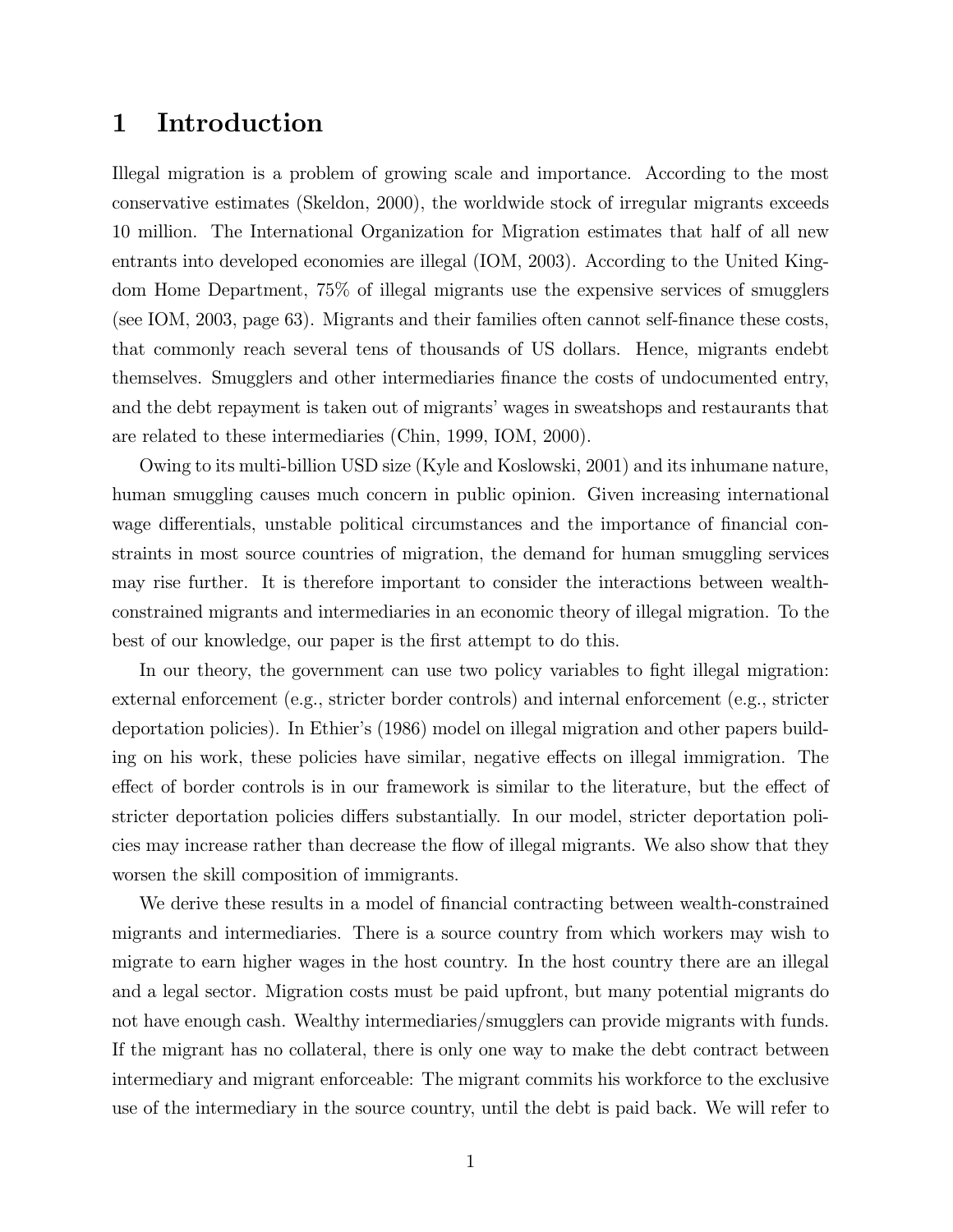these contracts as "debt/labor contracts".

Debt/labor contracts collide with labor law. In the illegal sector, the debtholders can enforce the contract through coercion. This is more difficult in the legal sector where the migrant receives some protection from the country's legal system. Thus, migrants who move successfully to the legal system can default on their debt payment. But, there are costs of moving to the legal sector. In the legal sector, migrants become visible to law enforcement agencies, which exposes them to higher risks of being deported to the source country. When deportation policies become stricter, migrants are hence less likely to default on debt repayments by moving to the legal sector. In this framework, more intensive border controls and stricter deportation policies do not have the same effects on the flow of illegal migrants.

Stricter border controls decrease the net present value of migration, and, hence, reduce the flow of illegal migrants. The effect of stricter deportation policies is more subtle as they affect the contractual relationship between migrants and intermediaries. As pointed out before, higher risks of deportation reduce the chances that illegal migrants default on their debt repayments. This implies that financing migrants becomes more rewarding for intermediaries and, hence, that the flow of migrants financed by debt/labor contracts increases. At the same time, the net present value of migration for wealthier self-financed migrants decreases, which reduces their inflow. The net effect on total migration flows is ambigious, but migrant skill composition deteriorates unambigiously, given the strong positive correlations between wealth and skills in developing countries (Piketty, 2000).

Our results hold under the following crucial assumptions. First, we presume that migrants' wealth constraints are binding. Our theory therefore applies mainly to long-haul migration, for instance from China or South Asia to the US or EU, where migration costs are too high to be paid upfront. It may be less appropriate for short-haul migration, for instance, between Mexico and the US, or Albania and Italy, although even here, prices for illegal immigration appear to increase, making it more likely that migrants need external sources of finance. Second, we assume that the attempt to obtain legal status in the host country increases an illegal immigrant's risks of being deported. Third, it is harder to enforce the debt/labor contract when migrants have successfully moved to the legal sector of the host country; intermediaries cannot inflict infinitely costly penalties on defaulting migrants in the legal sector.

Finally, our model assumes rational behavior of migrants and intermediaries, and that nobody is forced or tricked to enter a debt/labor contract. We do not look at involuntary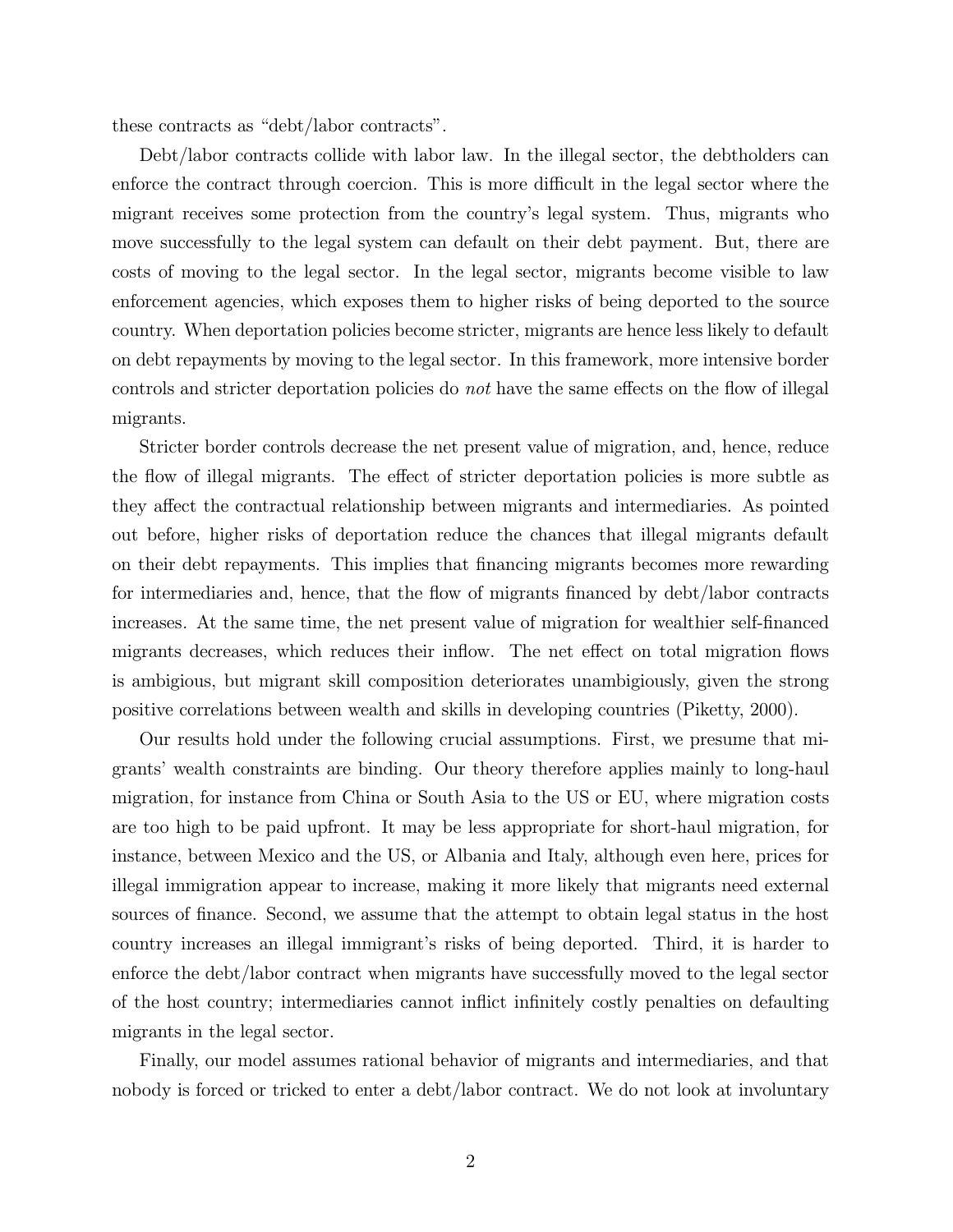slavery, which is an important problem, but is mostly unrelated to international migration (Bales, 2000). We also distinguish voluntary debt/labor contracts under more or less perfect information from human trafficking, which involves manipulation of information and ex ante kidnapping/coercion.

There is a growing theoretical literature that investigates the effects of host country policies on illegal immigration. Ethier (1986) introduced a theoretical framework in which governments optimally use a mix of external and internal enforcement mechanisms, in particular, employer sanctions to combat illegal immigration. Recent papers have studied the dynamic issues of illegal immigration control. Epstein et al. (1999) look at the problem of migrants who enter legally and subsequently move into the illegal sector in order to avoid deportation. Chau (2001) argues that amnesties for illegal immigrants can help deal with issues of time inconsistency of employer sanctions. Epstein and Weiss (2001) investigate the strategic interaction of immigrants and host countries and the optimal design of amnesties. Djajic (1999) argues that stricter immigration control may be counterproductive as migrants may move into new sectors and new areas, where new migration networks may form.

Our paper is building on the model of Ethier (1986). We, however, do not consider employer sanctions, as these happen to be rarely enforced (see Chau, 2001, for a discussion of credibility of employer sanctions and stylized facts). Rather, we focus on border controls and deportation policies. We do not stress the dynamic aspect of immigration control to the same extent as the recent literature has done. Our main contribution is to take into account the fact that migrants are wealth-constrained and that they deal with intermediaries. When one considers the contractual interaction between intermediaries and migrants (in contrast to the literature), stricter border controls and stricter deportation policies have quite different effects on the flow and composition of illegal migrants.

The empirical literature on effects of policies on illegal immigration is rather scarce. This is not surprising as illegal immigration is by definition a clandestine activity and reliable data are hard to obtain. Also, policy changes do not occur in controlled environments. They are endogenous to the inflow of migrants, which, with the given data, makes it quite hard to properly correlate changes in policies with changes in immigrant flows. Moreover, illegal migration is a relatively new phenomenon by historical standards. Past migration waves were driven by income differentials in similar ways as current migration. It has always been expensive to migrate, and migrants have always been subject to financial constraints.<sup>1</sup>

<sup>&</sup>lt;sup>1</sup>See Chiswick annd Hatton (2002) and O'Rourke and Williamson (1999) for an overview on current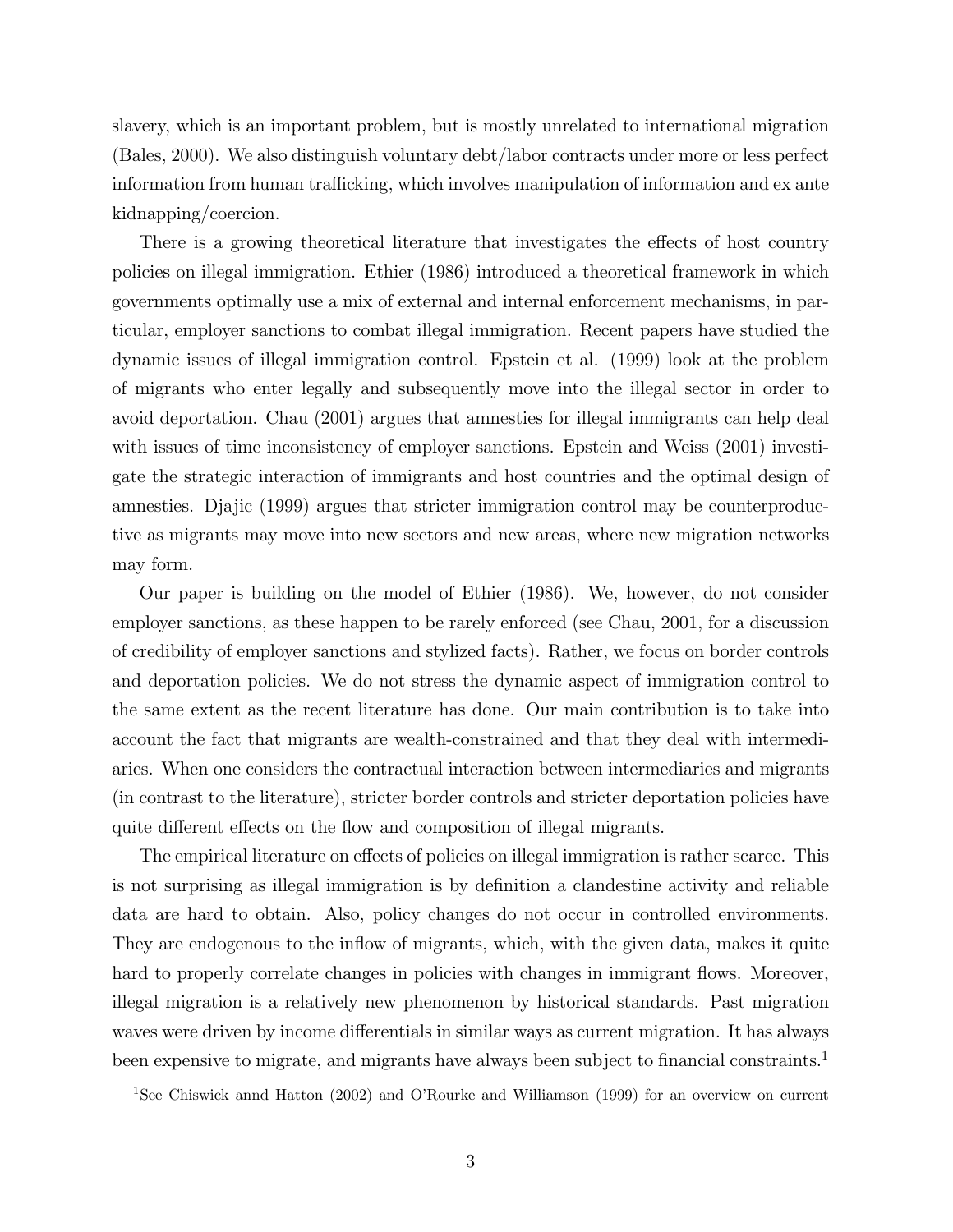What distinguishes the present wave of migration from the previous ones is that nowadays host country governments undertake efforts to restrain and deter migrants.

In principle, there are three types of policies against illegal immigration: (i) border controls, (ii) deportation and legalization policies, and (iii) sanctions against employers of illegal immigrants. We are not aware of any evidence about the effect of sanctions against employers of illegal immigrants, because they are very rarely applied.<sup>2</sup> Given that employer sanctions appear to be irrelevant, we will focus on border controls, deportation and legalization policies. Rather little is known about the effects of these policies. Hanson et al. (2002b) show that border controls deter immigration to a limited extent and that they are very costly. Donato et al. (1992) find that stricter deportation rules and stricter border controls in the framework of the Immigration Reform and Control Act (IRCA) had no significant effect on the flow of migrants. There are a number of studies that look at the effect of legalization on migrants' earnings (for instance, Kossoudji and Cobb-Clark, 2002, Rivera-Batiz, 1999), but there are no studies that look at how changes in deportation and legalization policies affect migrant flows. It thus seems to make much sense to continue theoretic work on the effects of different policies, taking into account the so far black-boxed relationship between intermediaries and migrants.

The paper proceeeds as follows. The next section summarizes briefly what is known about the relationship between intermediaries and immigrants and motivates the assumptions of our theory. Section 3 sets up the model. Section 4 establishes the main results. Section 5 relaxes some assumptions and investigates the comparative statics of stricter border controls and stricter deportation policies. It also establishes the additional result that stricter border controls may result in an increase of debt-financed migration. In Section 6 we argue that our results are robust and do not depend much on the specific setting. We also discuss normative considerations, to what extent the theory applies to human trafficking, and what can be learnt from the history of migration through indentured servitude to the British colonies in the 17th and 18th century. Section 7 concludes.

and past migration.

<sup>2</sup>According to Hanson et al. (2002a) in 1990 less than eight percent of INS enforcement manpower was devoted to worksite inspections, and less then one percent of the 1.5 million apprehensions were made at worksites. IOM (2003) reports that the number of UK employers who were fined under the Asylum and Immigration Act of 1996 were zero in 1997, one in 1998, nine in 1999, and 23 in 2000.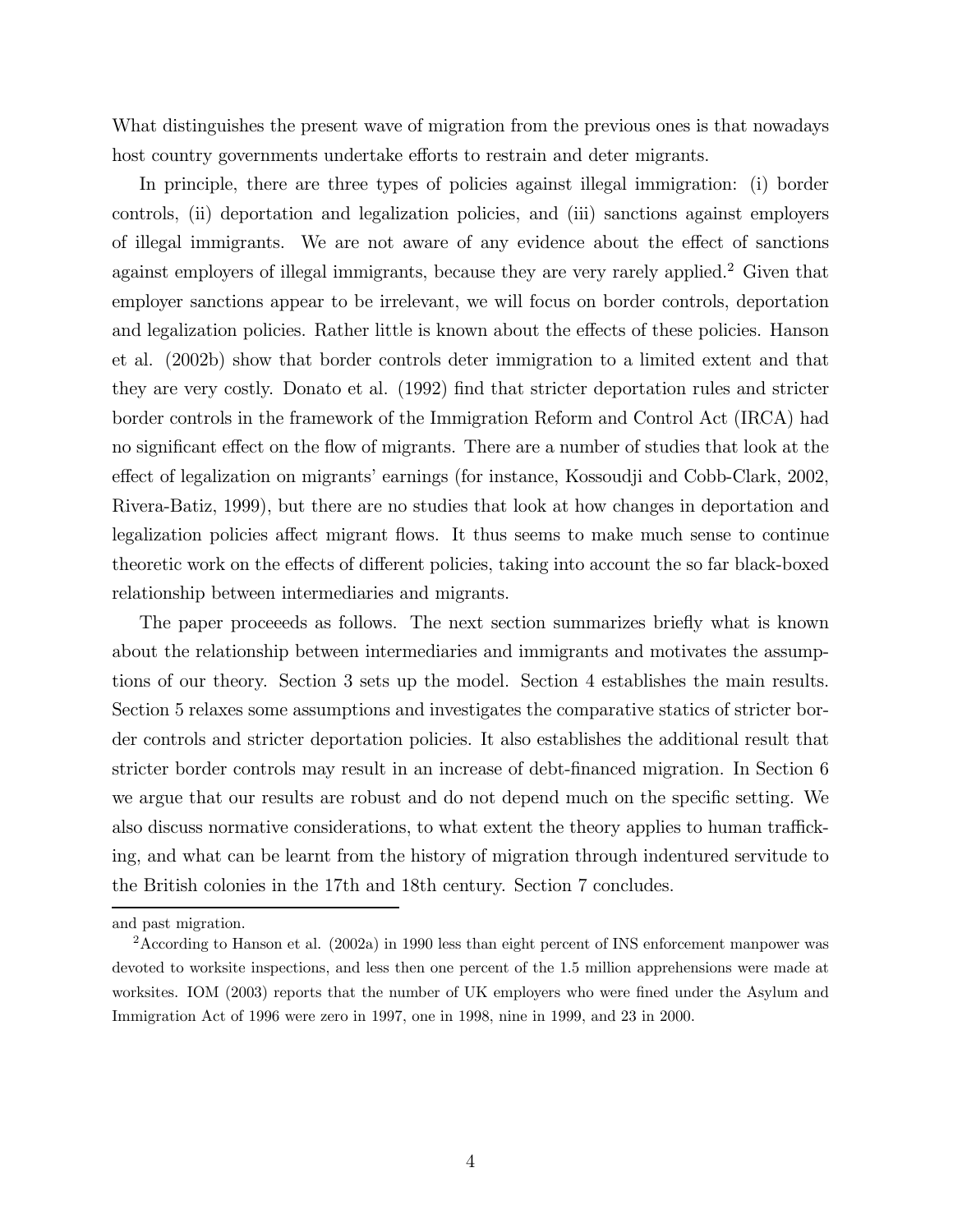#### 2 Relationship between intermediaries and migrants

Most of the available sociological and criminological research on debt-financed migration concerns illegal migration from China, which appears to be the most important source country for long-haul illegal migration under wealth constraints. Similar but less well researched arrangements are also reported for other source countries, for instance, the Balkans (Business Week, 2000) and India (INS, 1998a). We here present evidence about a) information available to potential migrants, b) debt/labor contracts between intermediaries and migrants, c) the organization of intermediaries, and d) repayment of debt. The facts presented below motivate the setting of the model.

Information: There are important and often blurred distinctions between human trafficking and smuggling (see Laczko, 2002, Salt, 2001). The availability of information is crucial. Young women and children are sometimes tricked or forced into prostitution, but it appears that most migrants know quite well what to expect (Skeldon, 2000). This concerns not only the costs and non-monetary risks involved with illegal migration, but also the initially poor living conditions in host countries. Chin (2001) shows that most Chinese migrants come from the same few provinces. They benefit from the information of relatives and friends who have migrated before. Some pieces of information may be lacking, but this can only be a transitory phenomenon. O'Rourke and Williamson (1999) document that even 19th century migrants were well informed about their prospects, at a time when information travelled by boat. There is little reason to believe that in the presence of information and telecommunication technologies, informational frictions would persist for long.

Debt/labor contract: Costs of migration are high, and only few wealthy individuals or families can afford to self-finance migration. For instance, China-US smuggling fees reached USD 35,000 in mid 1990s and continued to rise to USD 40-50 thousand since then (Chin, 1999, Kwong, 1997,2001, INS, 1998b, New York Times, 2000b). The fees for passage from China to Europe, or from India to the US are lower but still above USD 20,000 (Business Week, 2000, New York Times, 2000a, INS, 1998a).

A survey of 300 illegal Chinese immigrants from Fujian province shows that 90% had to borrow for paying the fee, even though the province is among the richest ones in China (Chin, 1999). However, many potential migrants have access to intermediaries who arrange air, sea or ground transport, provide forged documents and assist in entering the country of destination. Long-haul migration is organized (Schloenhardt, 1999) in rather similar ways whether migrants come from China, Russia (Finckenauer, 2001), or Asia (Business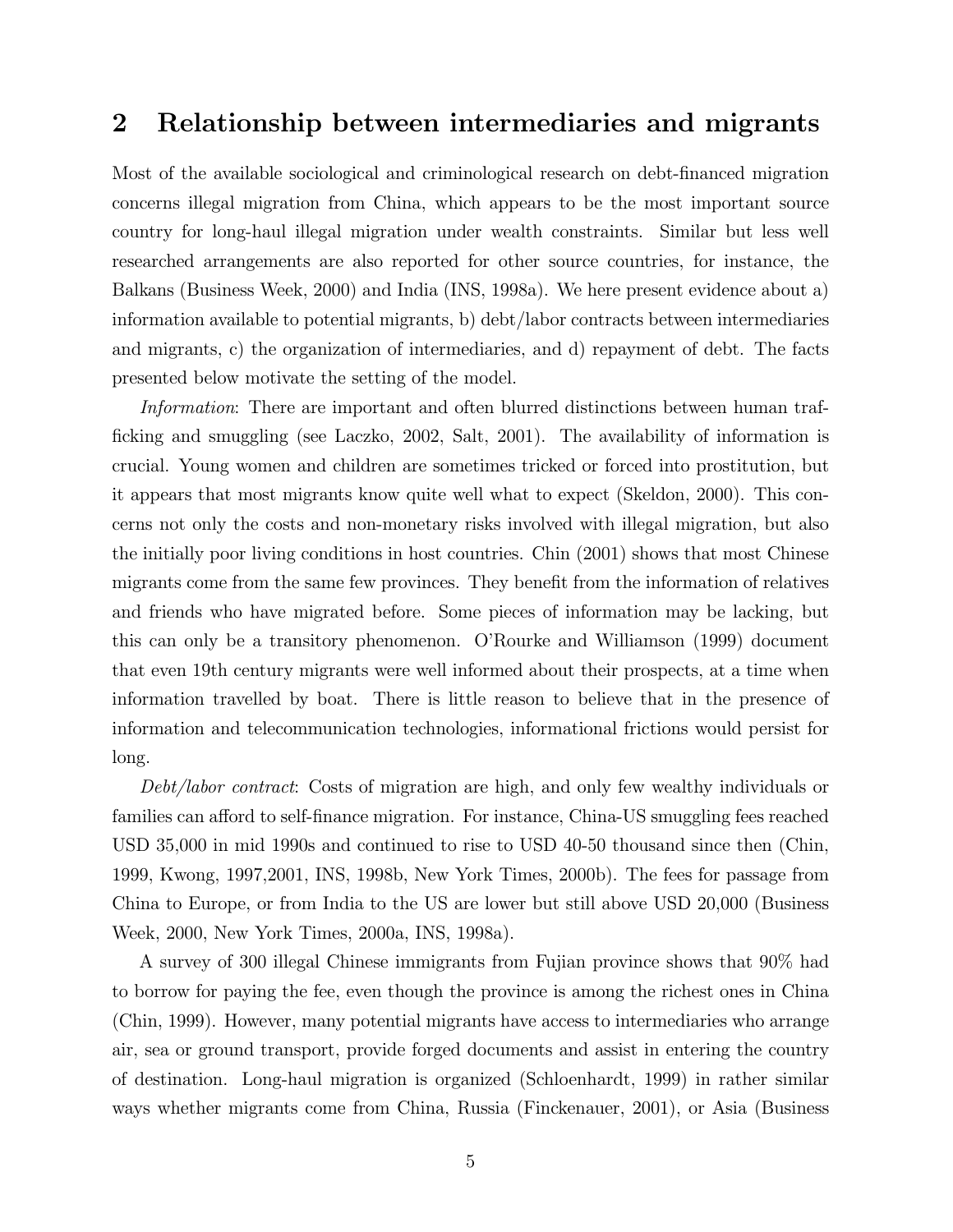Week, 2000). The migrant may or may not pay a downpayment of up to 20 percent of the total fee. Smuggler networks arrange the transfer to the host country, by sea, land or air transport. They also help to enter the host country. Upon arrival, the migrant is usually kept in a "safe house" or sweatshop until the debt has been paid back to the smuggler or related businesses. The migrant thus provides his labor as collateral to the smuggler or its business partners until the debt is paid back.

Organization of intermediaries: There is agreement that the supply side of the market for illegal migration consists of an oligopoly of well-organized and profitable networks of intermediaries (Schloenhardt, 1999, INS, 1998b). Smugglers oftentimes re-invest the returns into the smuggling business (Chin and Zhang, 2002), which indicates that they have long-term horizons. Reputational concerns appear to keep smugglers and their partners from treating migrants too badly or from extending their temporary servitude unduly. In particular, workers are usually set free after the debt has been paid back (Chin, 1999). Otherwise, new migrants would barely enter contractual relationships with smugglers.

Repayment of debt: Sometimes, relatives of the migrant pay the debt, but usually the migrant works in businesses associated with the intermediary he used, and the debt is paid back from his wage. In the case of Fujian Chinese, repayment takes between half a year and four years with an average of 26 months (Chin, 1999, p. 119). Much of the illegal migration business appears to follow the spirit of the debt/labor contract quite closely.

#### 3 The model

There are two players, M and I. A potential migrant  $M$  ('he', occasionally also called "the worker") lives in the source country and wishes to migrate to the host country, which does not permit legal entry. Thus, M needs the services of a smuggler or intermediary  $I(\text{`it').}$ The migrant is wealth-constrained, while the intermediary has unlimited access to credit at zero cost. Government policies are modelled in terms of comparative statics.

Below we formulate two assumptions that are crucial for our theory. Their role is further discussed in Section 6.1.

Assumption 1 Moving from the illegal to the legal sector of the host country exposes illegal migrants to higher risks of being deported.

We will assume that the risk of being detected is zero as long as the migrant stays in the illegal sector (which makes sense in the absence of systematic employer checks).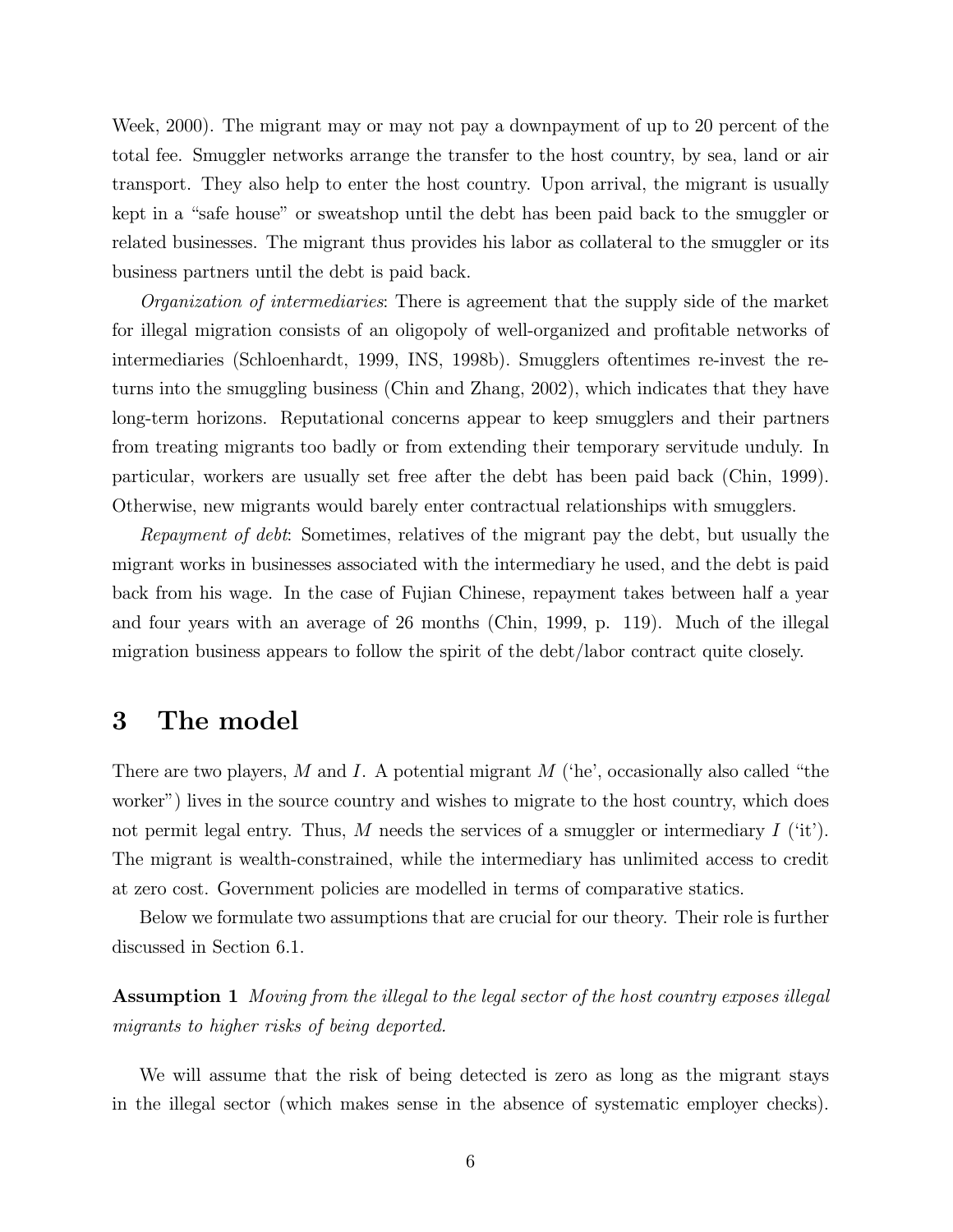But, when moving out of the illegal sector, a migrant becomes more visible for public enforcement agencies, especially if the migrant wants to obtain a legal job and protection from smugglers. This exposes him to a higher risk of being arrested and deported.

Assumption 2 It is harder to enforce the debt/labor contract when migrants have obtained legal status.

This assumption states that being legalized, migrants receive some protection against coercion and that intermediaries cannot inflict infinitely harsh punishments on defaulting migrants. In what follows, we will assume for simplicity that there is perfect enforcement of the debt/labor contract in the illegal sector, while in the legal sector,  $M$  is perfectly protected from coercion by  $I$ . In subsection 6.1, we argue that the results hold unless the enforcement of debt/labor contracts is equally strong in both sectors.

#### 3.1 Timing and migration contract

The parties maximize their respective payoffs  $U^M$  (migrant) and  $U^I$  (intermediary), over two periods. Without loss of generality, the time discount is zero. Figure 1 shows the timing.

At the beginning of the *first* period,  $M$  makes  $I$  a take-it-or-leave-it offer.<sup>3</sup> The contract specifies that I pays the costs of taking  $M$  to the illegal sector of the host country and that M is supposed to make a downpayment  $p_1$  that is not exceeding the migrant's initial wealth  $a$ , and a payment  $p_2$  in the second period. The migrant owns no collateral other than his labor. Hence, the contract stipulates that until  $p_2$  is paid, I or its business partners<sup>4</sup> own the revenue of  $M$ 's work. This contract puts  $M$  in a situation of temporary, voluntary servitude. The intermediary either accepts or rejects the offer. If I rejects and stays (index "s" ) in the source country, the payoffs are:

$$
U_s^M = a + \omega,
$$
  

$$
U_s^I = 0.
$$

<sup>3</sup>This implies that the market for smugglers is competitive, a simplifying assumption that is not important for the results. Any other market form can be considered without qualitatively changing our results.

<sup>&</sup>lt;sup>4</sup>It does not matter for our results whether or not the intermediary is integrated with sweatshops or whether they have contractual relations. The migrant can indeed be "sold" or "rented" to a business partner.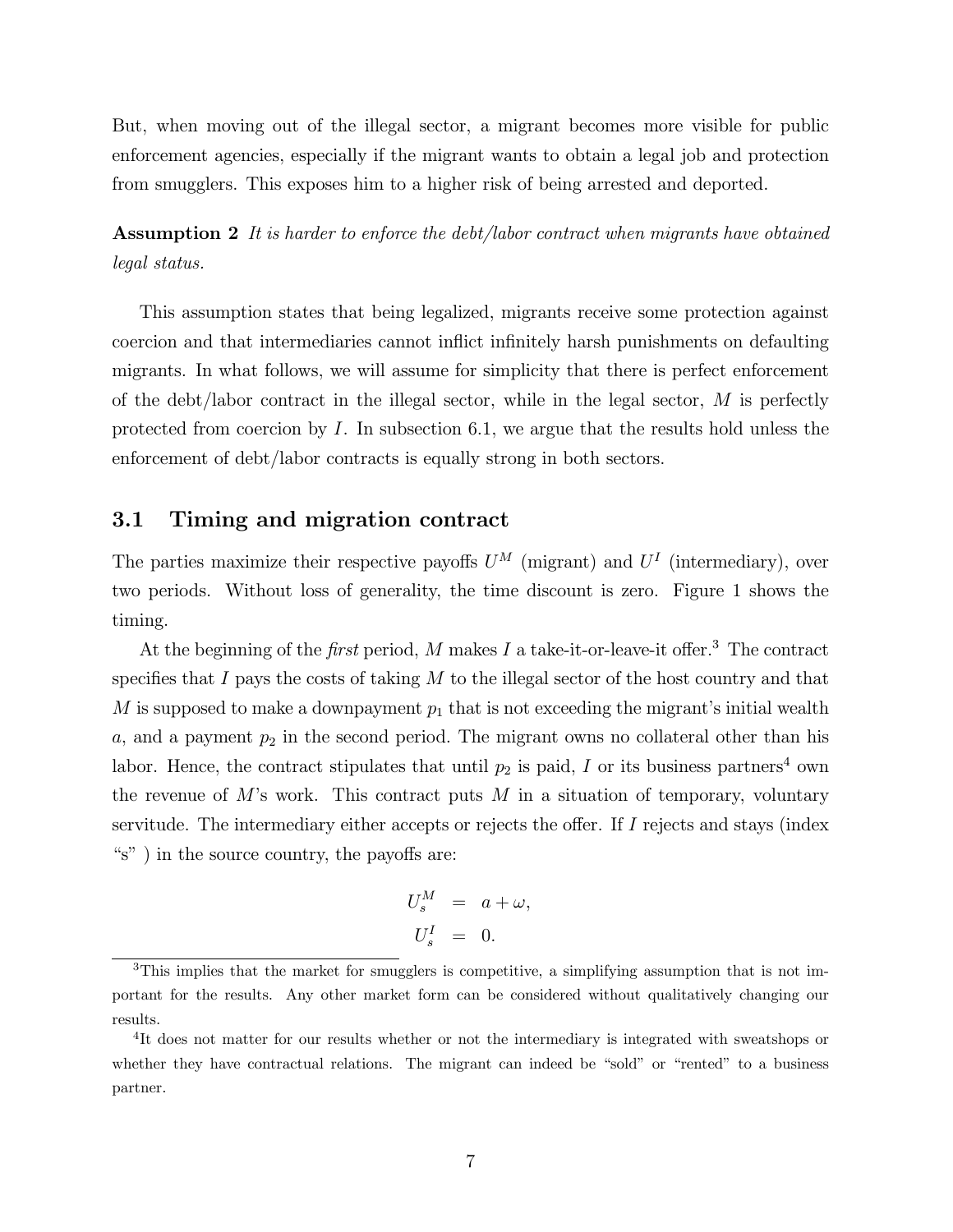

Figure 1: Timing.

Here,  $\omega$  is M's wage the source country. If I accepts the offer, M migrates. Migration involves costs of entry into the host country  $C$  that are borne by  $I$ . These costs  $C$  are the first policy variable of the model: stricter border controls increase C. During the second period, M either stays in the illegal sector working for I or tries to enter the legal sector. In the illegal sector of the host country, I appropriates the product of  $M$ 's work up to  $p_2$ ; M receives the residual. The total payoff of  $M$  when staying in the illegal sector (index "i") is thus:

$$
U_i^M = a - p_1 + \widetilde{w} - p_2,
$$

where  $\tilde{w}$  is the M's wage in the illegal sector. The payoff of I is:

$$
U_i^I = p_1 + p_2 - C.
$$

If M tries to receive legal status, there are benefits and costs. When the move is successful, M's wage increases from  $\tilde{w}$  to w. As the legal system protects M against coercion by I, M then reneges on the payment of  $p_2$ . On the cost side, M increases his risk of deportation. We here normalize the deportation risk in the legal sector to nil, and label D the deportation risk when applying for legal status. Probability  $D$  is the second policy variable of the model. Stricter deportation policies increase D.

If M applies for the legal status, his payoff is as follows (indices "l" if M receives legal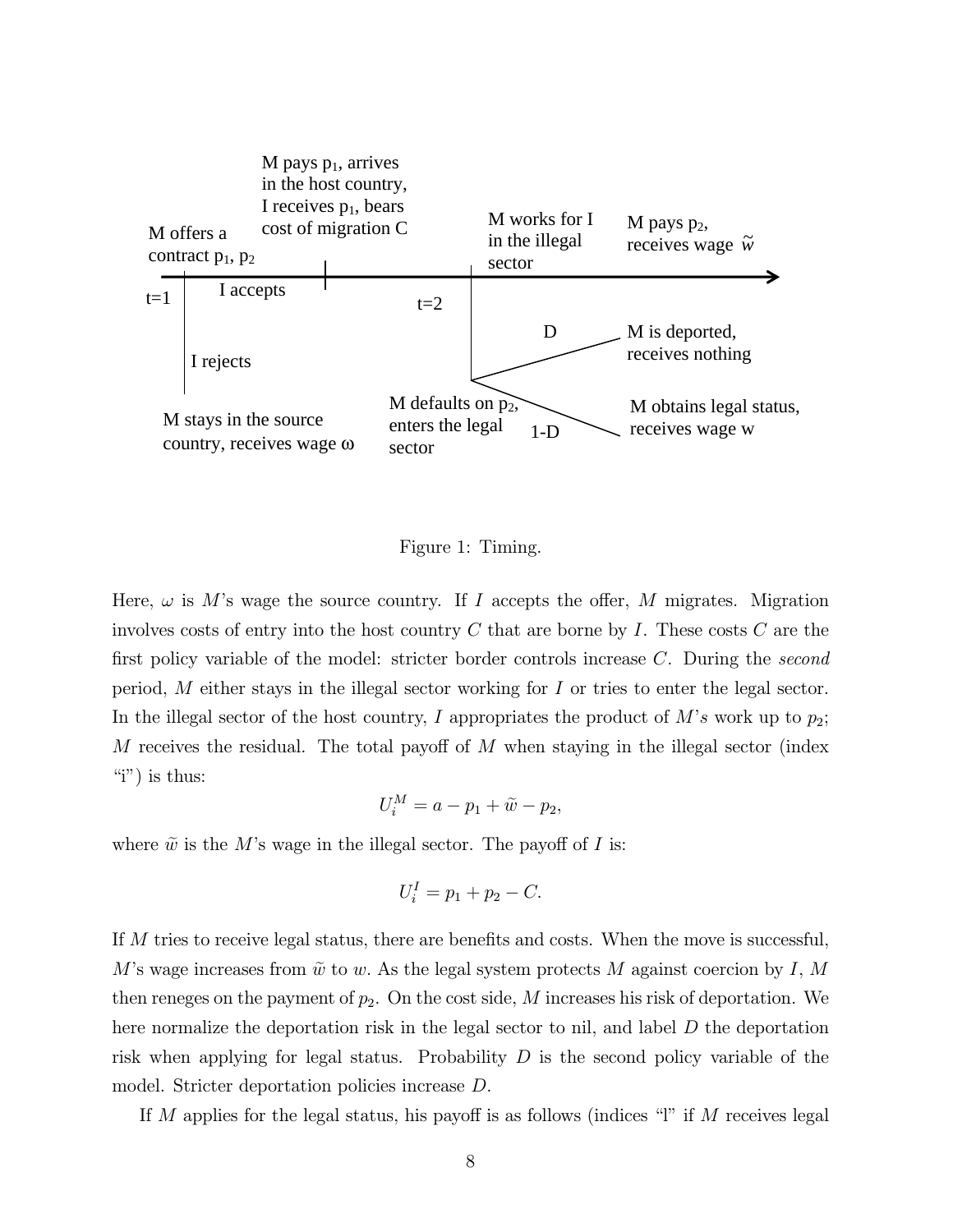status, "d" if he is deported to the source country):

$$
U^M = U_l^M \equiv a - p_1 + w,
$$
 with probability  $1 - D$ ,  

$$
U^M = U_d^M \equiv a - p_1,
$$
 with probability D.

If M becomes a legal resident, he defaults on his debt and receives his full legal wage. If deported, M receives  $a - p_1$  (he cannot pay  $p_2$  and does not receive any labour income). The respective payoffs for I are:

$$
U_l^I = U_d^I = p_1 - C,
$$

because whenever  $M$  attempts to move to the legal sector,  $I$  does not receive  $p_2$ , while, at this stage, the cost of immigration C has already been sunk.

#### 3.2 Assumptions on wealth and returns to skills

We here make some simplifying assumptions. There are only two types of migrants, highand low-skilled (in Section 5, we will look at a continuum of skills). We assume the simplest possible returns to skills:

$$
\omega = \begin{cases} \omega^H, & \text{if } a \ge C \\ \omega^L, & \text{if } a < C \end{cases}, \omega^H > \omega^L;
$$

and

$$
w = \begin{cases} w^H, & \text{if } a \ge C \\ w^L, & \text{if } a < C \end{cases}, w^H > w^L.
$$

Wealth and skills are perfectly correlated. If M has  $a \geq C$   $(a < C)$  cash, he has high (low) skills, that is, high-skilled workers have enough cash to finance their migration, while low-skilled workers do not. Also, workers who are high- (low-) skilled in one country, are high- (low-) skilled in the other country as well. In Section 5, we show that our results hold qualitatively under relaxed assumptions about wealth/skill correlations.

We further assume that in the illegal sector of the host country, the skill premium is nil. That is,  $\tilde{w}$  does not depend on whether  $\omega = \omega^H$  or  $\omega = \omega^L$ . More generally, one can assume that the sensitivity of wage with respect to skills is larger in the legal sector than in the illegal sector. This leads qualitatively to the same results. The assumption reflects the fact that independently of their skills, illegal workers usually work in low-skilled jobs, for instance, in the garment industry or restaurants (Kwong, 2001). By definition, illegal jobs are in such sectors because large and capital-intensive firms cannot operate illegally.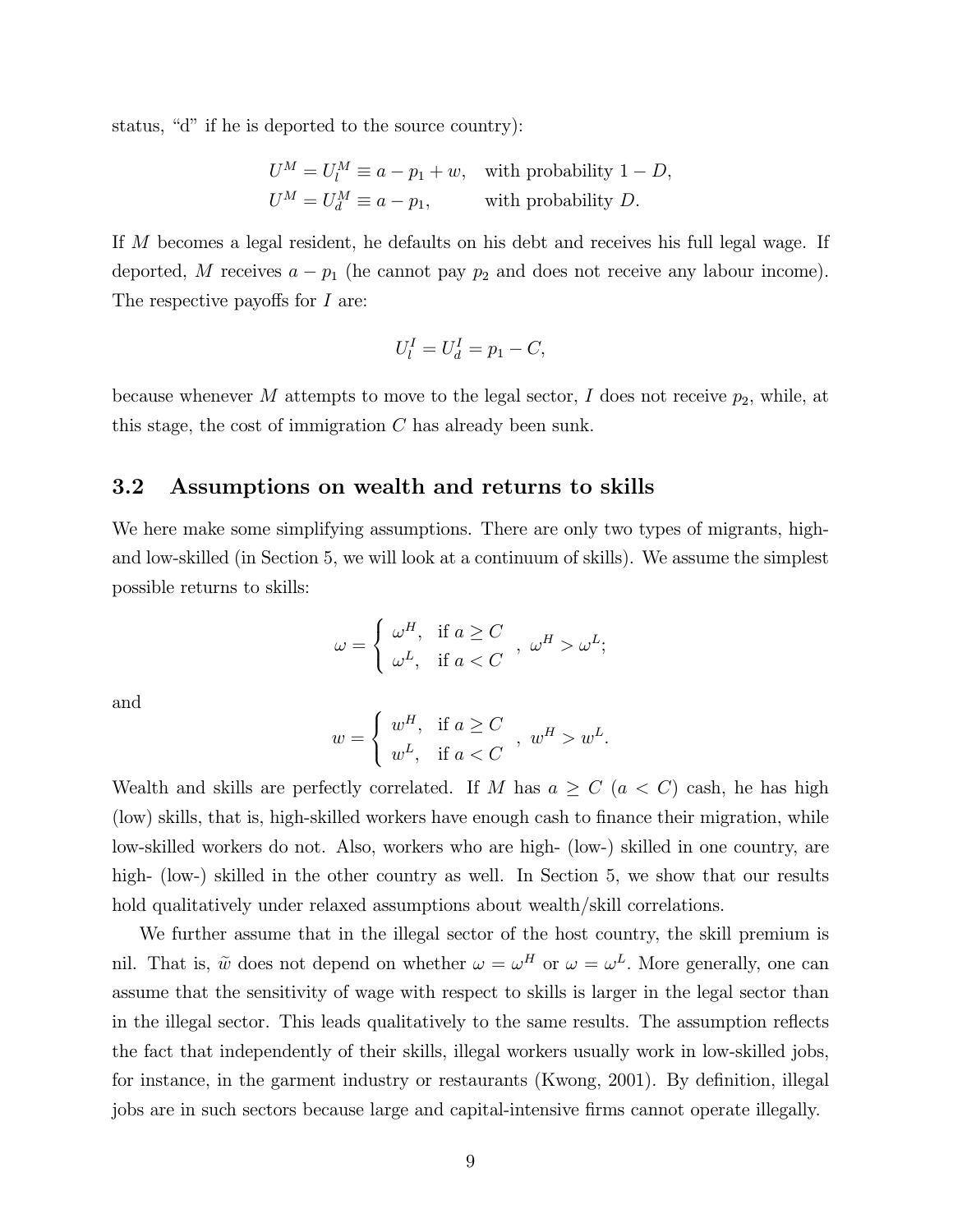### 4 Equilibrium migration and policy effects

As a benchmark, we first look at the case in which there is no intermediary. Here, M must pay the cost of migration upfront, that is, the contract space degenerates to:  $p_1 = C$ and  $p_2 = 0$ . Under our assumptions, a low-skilled M  $(a < C)$  cannot migrate because the liquidity constraint is binding. Furthermore, if

$$
\tilde{w} - C < \omega^H,\tag{1}
$$

high-skilled workers  $(a > C)$  are not interested in migrating to stay in the illegal sector. In what follows we assume for simplicity that condition (1) holds. To check whether highskilled workers migrate in order to try attaining legal status, we compare  $(1-D)U_l^M+DU_d^M$ with  $U_s^M$ . This leads to a simple condition: migration only occurs if

$$
(1 - D)wH > \omegaH + C.
$$
 (2)

The left-hand side (LHS) represents the expected wage in the legal sector (with probability D,  $M$  is deported home), and the RHS is a skilled worker's payoff when staying in the source country. Summarizing, in this benchmark, only the wealthier individuals migrate, and the policy effects are as expected: When  $D$  or  $C$  increase, migration becomes less likely. We now look at the equilibrium with intermediary and obtain the first Proposition.

**Proposition 1** Assume that condition (1) holds (i.e. the high-skilled workers are not interested in illegal migration). Then, equilibrium is as follows:

1. Low-skilled workers  $(a < C)$  migrate if and only if:

$$
a \ge C - (\tilde{w} - (1 - D)w^{L}).
$$
\n(3)

The migrant does not attempt to move to the legal sector. The contract stipulates  $p_1 = a \text{ and } p_2 = C - a.$ 

- 2. High-skilled workers ( $a \ge C$ ) migrate if and only if (2) holds, and subsequently try to attain legal status. The contract stipulates  $p_1 = C$  and  $p_2 = 0$ .
- 3. No other migration occurs.

To understand Proposition 1, consider first the migrant's choice. He decides whether or not to migrate, and whether or not to try moving from the illegal to the legal sector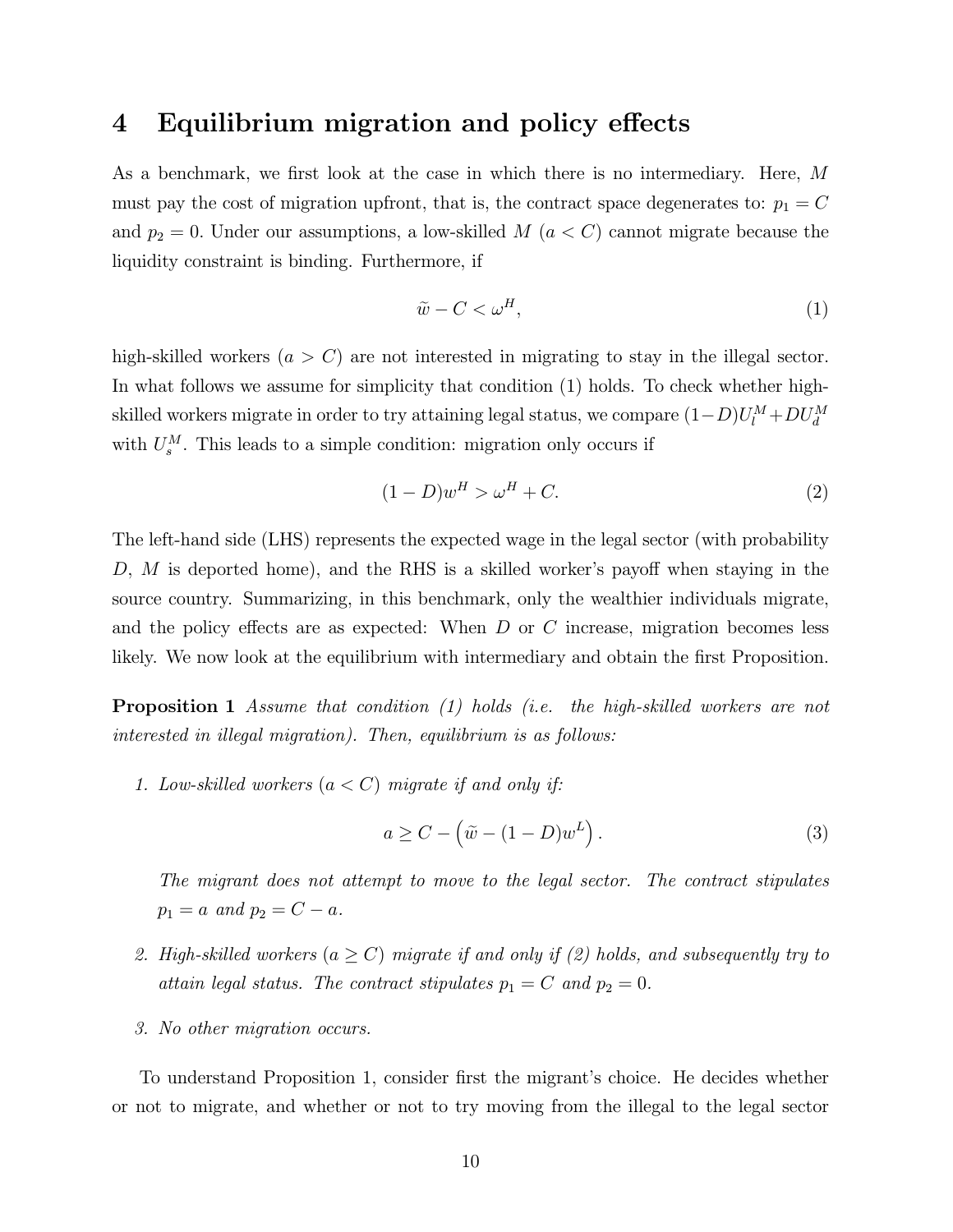subsequently. We thus look at  $M$ 's payoffs for the three outcomes: "stay in the source country"  $(U_s^M = a + \omega)$ , "migrate and work in the illegal sector"  $(U_i^M = a - p_1 + \tilde{w}$  $p_2$ ), "migrate and apply for legal status"  $[(1-D)U_l^M + DU_d^M = a - p_1 + (1-D)w]$ . The migrant maximizes his payoff subject to satisfying I's individual rationality constraint  $(IR)$ , that is, the expected payoff of I at the time the contract is signed must be larger or equal zero. For high-skilled migrants this does not cause problems. They pay C upfront to the intermediary and subsequently try to attain legal status. To use a parallel from corporate finance, they behave like self-financed entrepreneurs, who migrate if the net present value of migration exceeds the one of staying home. The low-skilled workers' case is more complicated. They can only pay a part of the total cost upfront. The intermediary is hence only willing to finance migration if the migrant does not attempt to move from the illegal to the legal sector. Put differently, the debt/labor contract is "incentive-compatible" if and only if  $\tilde{w} - p_2 \ge (1 - D)w^L$ , i.e.

$$
p_2 \le \tilde{w} - (1 - D)w^L. \tag{4}
$$

Using another parallel from corporate finance, the liquidity-constrained (low-skilled) migrant behaves like a debt-financed entrepreneur. There is a risk that he defaults on his debt by trying to attain legal status. The term  $\tilde{w} - (1 - D)w^L$  represents the value of the "pledgeable income" in the debt contract between  $M$  and  $I$ . Pledgeable income (see Tirole,  $2001$ ) is the maximum amount that M can credibly commit to pay back; therefore it is also the maximum amount that  $I$  is willing to lend  $M$ . Hence, the participation constraint of the intermediary  $U^I \geq 0$  is satisfied only if  $a + \tilde{w} - (1 - D)w^L - C \geq 0$ , which is equivalent to (3) stated in the Proposition.

Consider now the effect of changes in policies  $C$  and  $D$  on immigration of high- and low-skilled workers.

#### Proposition 2 Comparative statics.

- 1. An increase in C, i.e., stricter border controls, makes migration of low-skilled and high-skilled migrants less likely.
- 2. An increase in D, i.e., stricter deportation and legalization rules, makes migration of (i) low-skilled workers more likely and of (ii) high-skilled workers less likely.

Proposition 2 entails the main policy implication. Unlike in the benchmark, stricter border enforcement and stricter deportation policies are not equivalent when wealth constraints and intermediaries are taken into account. When C increases, the effects on low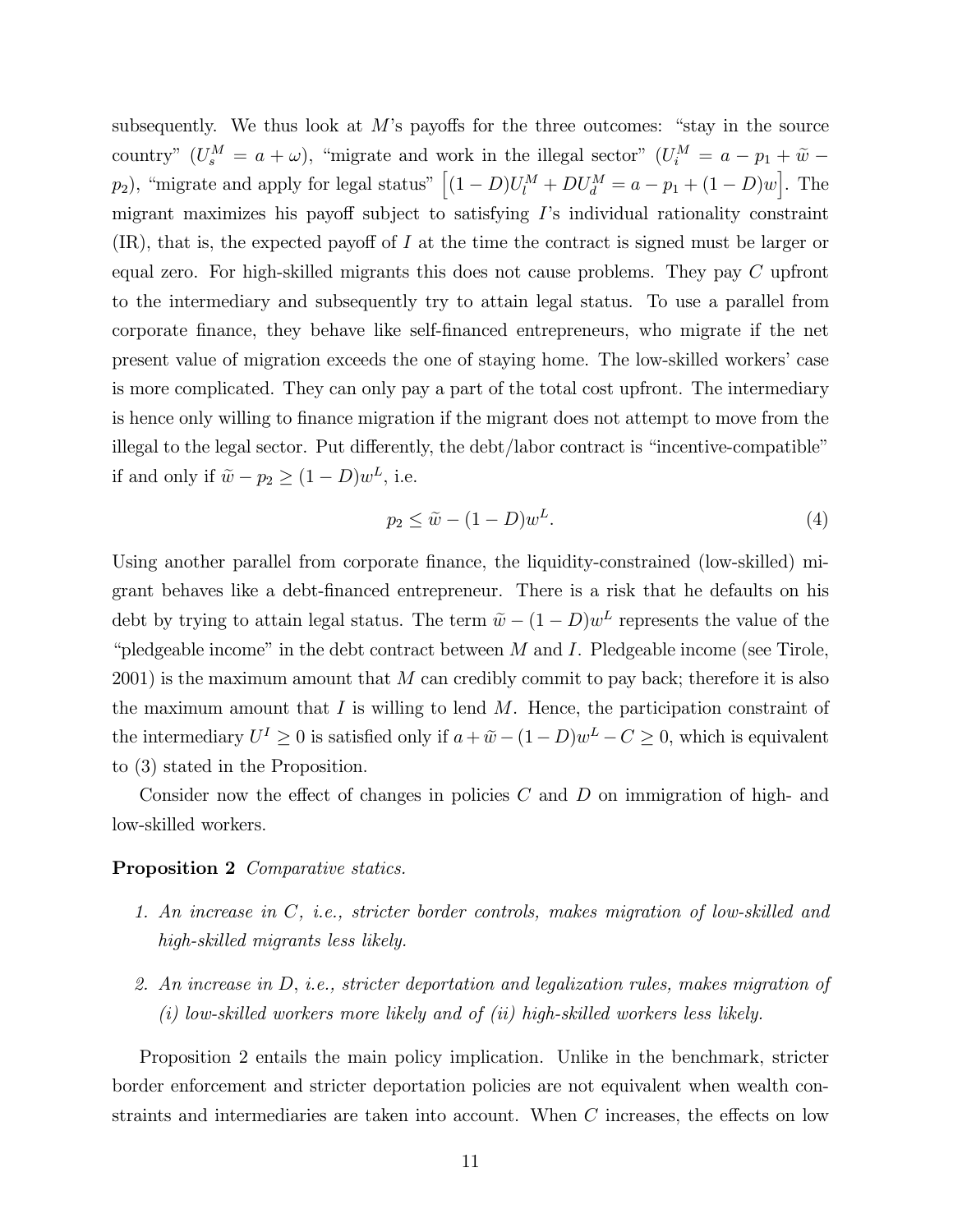and high-skilled workers are similar — the value of migration as an investment decreases. But, when D increases, the effects are different. For low-skilled migrants, condition (3) becomes more likely to hold. Then, the risk of  $M$ 's default on  $p_2$  decreases. The individual rationality constraint of the intermediary is more likely to be satisfied and as a result, migration of the low-skilled becomes more likely. For high-skilled migrants, condition (2) becomes less likely to hold when D increases, that is, high-skilled workers find migration to the host country's legal sector less attractive. While the total effect on the flow of migrants is ambigious, it follows from the above discussion that the skill composition deteriorates when  $D$  increases. The effect on skill composition of an increase in  $C$  is ambigious, because it reduces the flow of both high- and low-skilled migrants.

### 5 Generalized model

We now drop the assumption of perfect correlation between skills and wealth. We also consider a continuum of workers. This allows a better comparison of the effects of stricter border controls vs stricter deportation policies. The modified model generates an additional result: stricter border controls may induce illegal migrants to move from self-financed migration to debt/labor contracts.

The source country is populated with a continuum of workers whose mass is normalized to 1. There are two types of workers: high-skilled with home wage  $\omega^H$ , and low-skilled with wage  $\omega^L$ . The share of high-skilled workers is  $\lambda$ . Wealth among high-skilled (low-skilled) workers is distributed according to a c.d.f.  $F_H(a)$ ,  $(F_L(a))$ . The corresponding density functions are  $f_H(a)$  and  $f_L(a)$ . Thus, for a migrant with skills  $j = L, H$ , the probability to have wealth in a range  $[a, a + da]$  is  $f_i(a)da$ . For simplicity, we maintain the assumptions that high-skilled workers are not migrating to stay in the illegal sector (condition (1)) and that there is no skill premium in the illegal sector ( $\tilde{w}$  is the same for low and high-skilled). Relaxing these assumptions would not change the results but would generate additional economically uninteresting case distinctions. Wage in the legal sector depends on skills. Low-skilled workers earn  $w^L$  in the legal sector, while high-skilled workers earn wage  $w^H$ . The low-skilled wage is distributed on  $[\underline{w}^L, \overline{w}^L]$  with c.d.f.  $G_L(w^L)$ ; the high-skilled wage is distributed on  $[\underline{w}^H, \overline{w}^H]$  with c.d.f.  $G_H(w^H)$ . The corresponding density functions are  $g_L$ and  $g_H$ . To make things simple, we assume  $\underline{w}^L = 0$ , and  $\underline{w}^H = \overline{w}^L$ . Skills are not correlated with wealth.<sup>5</sup>

<sup>&</sup>lt;sup>5</sup>If we allowed for arbitrary interdependence between  $a$  and  $w$ , the analysis would remain qualitatively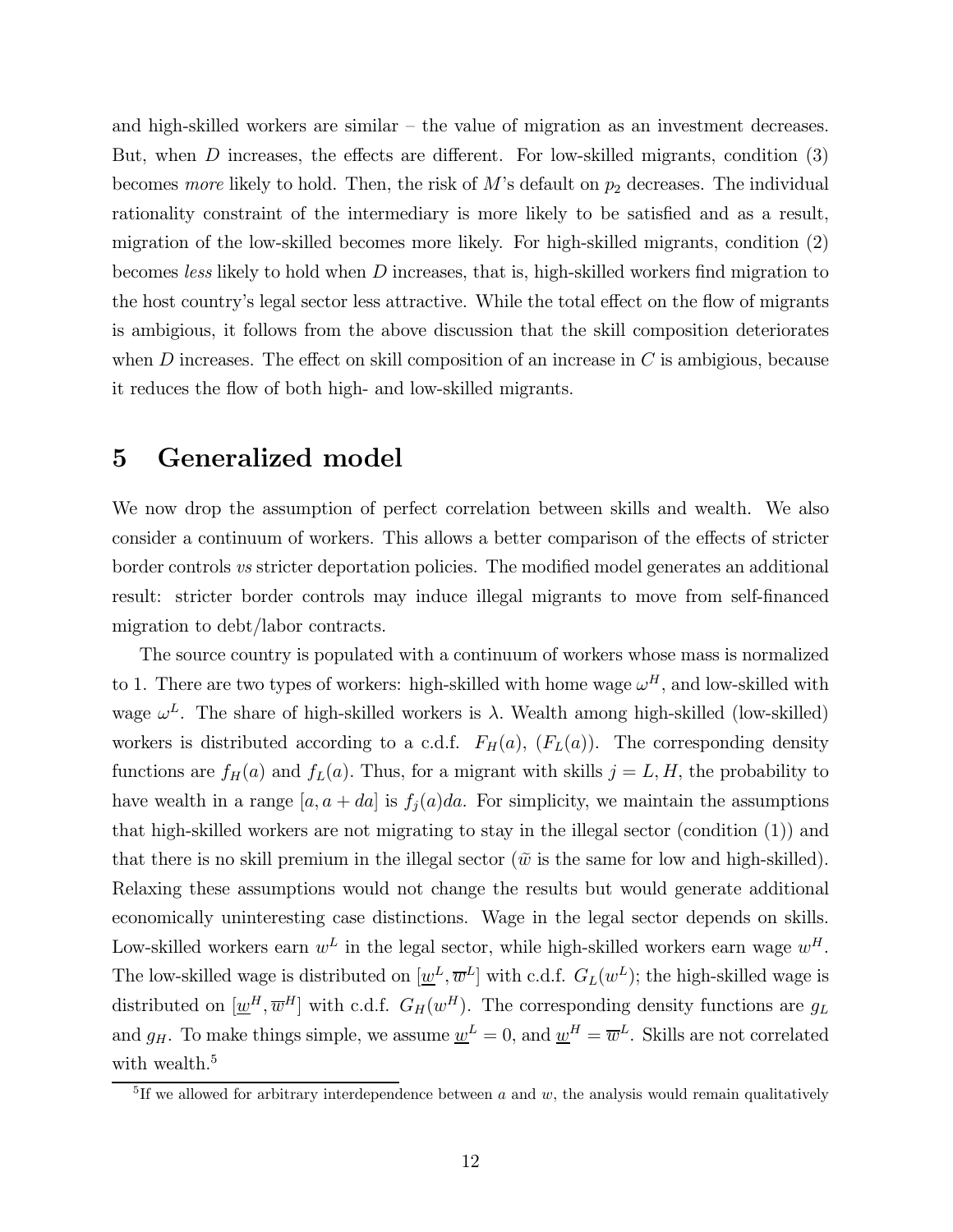

Figure 2: Migration flows in the generalized model.

The analysis is similar to that of Section 4. Lemma 1 (in the Appendix) states the precise expressions for different types of migrant flows. Figure 2 plots how these flows depend on migrant wages  $w$  and initial wealth  $a$ . Wealthy workers who can self-finance migration are located to the right of  $a = C$ , while wealth-constrained workers are to the left. Area (1) represents low-skilled workers, who migrate to the illegal sector, stay there and finance migration through a debt-labor contract. The line EB is determined by the migrant's incentive constraint (that is, the pledgeable income being above the amount borrowed  $C - a$ ). Area (2) represents high-skilled, self-financed workers who migrate and subsequently try moving to the legal sector. Indeed, by assumption, high-skilled workers do migrate to stay in the illegal sector (the horizontal line, originating at A, represents the points at which high-skilled workers are indifferent between migrating or staying). On the other hand, migration to legal sector can only be self-financed, since the intermediaries expect M to move to legal sector and default on the debt.

While cases (1) and (2) are similar to Proposition 1, (3) and (4) emerge because we drop the correlation between skills and wealth. Wealthy low-skilled workers can migrate

the same but the formulas in the Appendix would become more involved.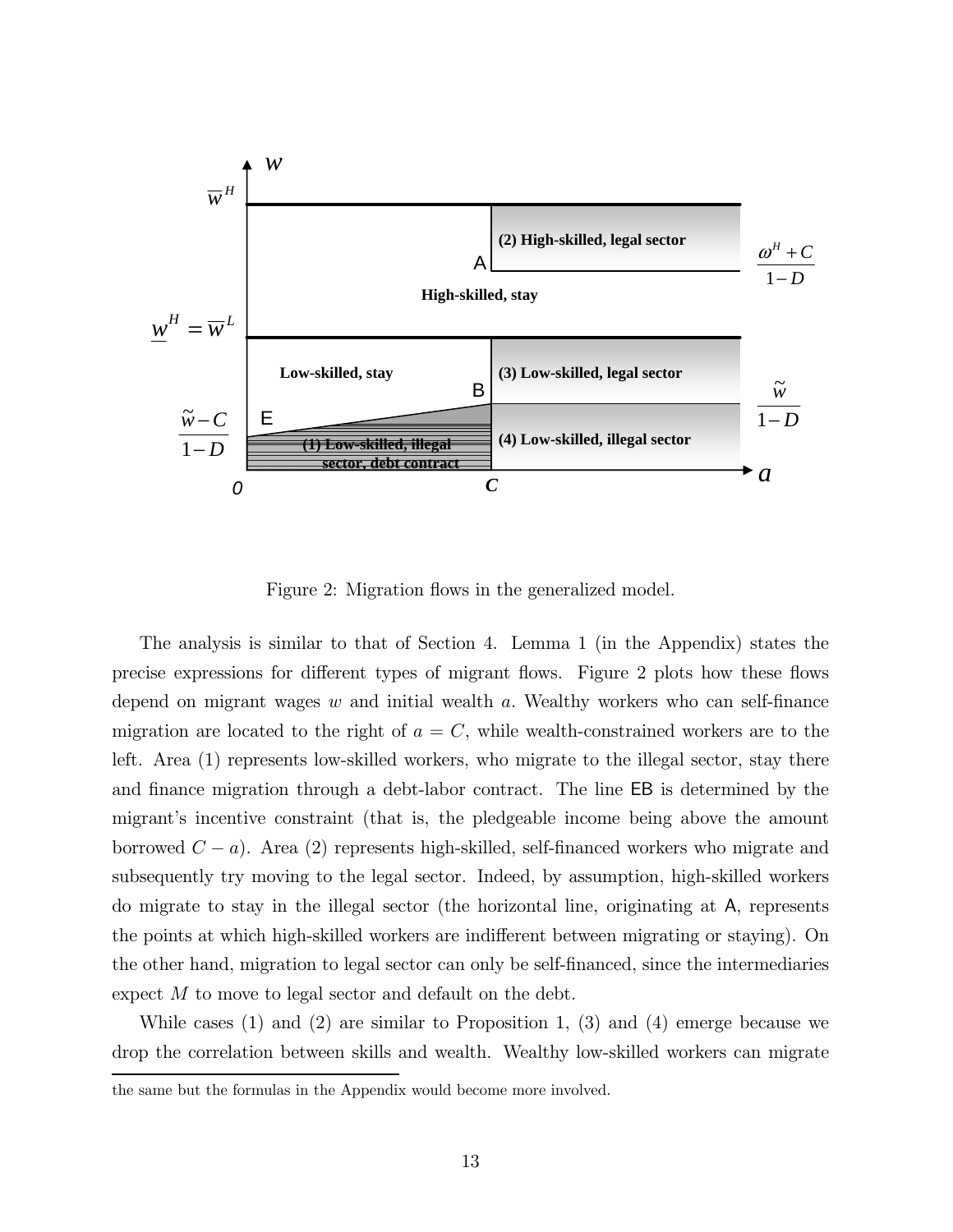

Figure 3: Comparative statics: the effect of stricter border enforcement (an increase from  $C$  to  $C'$ ).

without entering a debt/labor contract. Depending on their wages, they either try moving to the legal sector or stay in the illegal sector.

Comparative statics results can be found in Lemma 2 in the Appendix. Figure 3 illustrates the effects of stricter border enforcement policies (an increase of  $C$  to  $C'$ ). The direct effect of this change is that fewer workers can self-finance their migration. Second, the net present value of migration for high-skilled workers decreases (shift from  $A$  to  $A'$ ). Finally, the line  $BE$  shifts to  $B'E'$ . All effects have the same direction: They reduce migration flows (areas I to  $IV$ ) as expected and predicted by other models. However, there is also a new effect. Area V depicts workers who are induced to move from self-financed migration to debt/labor contracts when  $C$  increases. While their wealth does not suffice anymore to pay the cost of migration themselves, the pledgeable income is large enough for the intermediary to break even. Notice also that as the flow of all types of migrants is reduced, the effect on skill composition is ambigous.

Figure 4 illustrates the effect of stricter deportation policies (an increase of  $D$  to  $D'$ ). The net present value of migration for high-skilled workers decreases, which reduces their influx (area I). However, when moving to the legal sector becomes less attractive, it is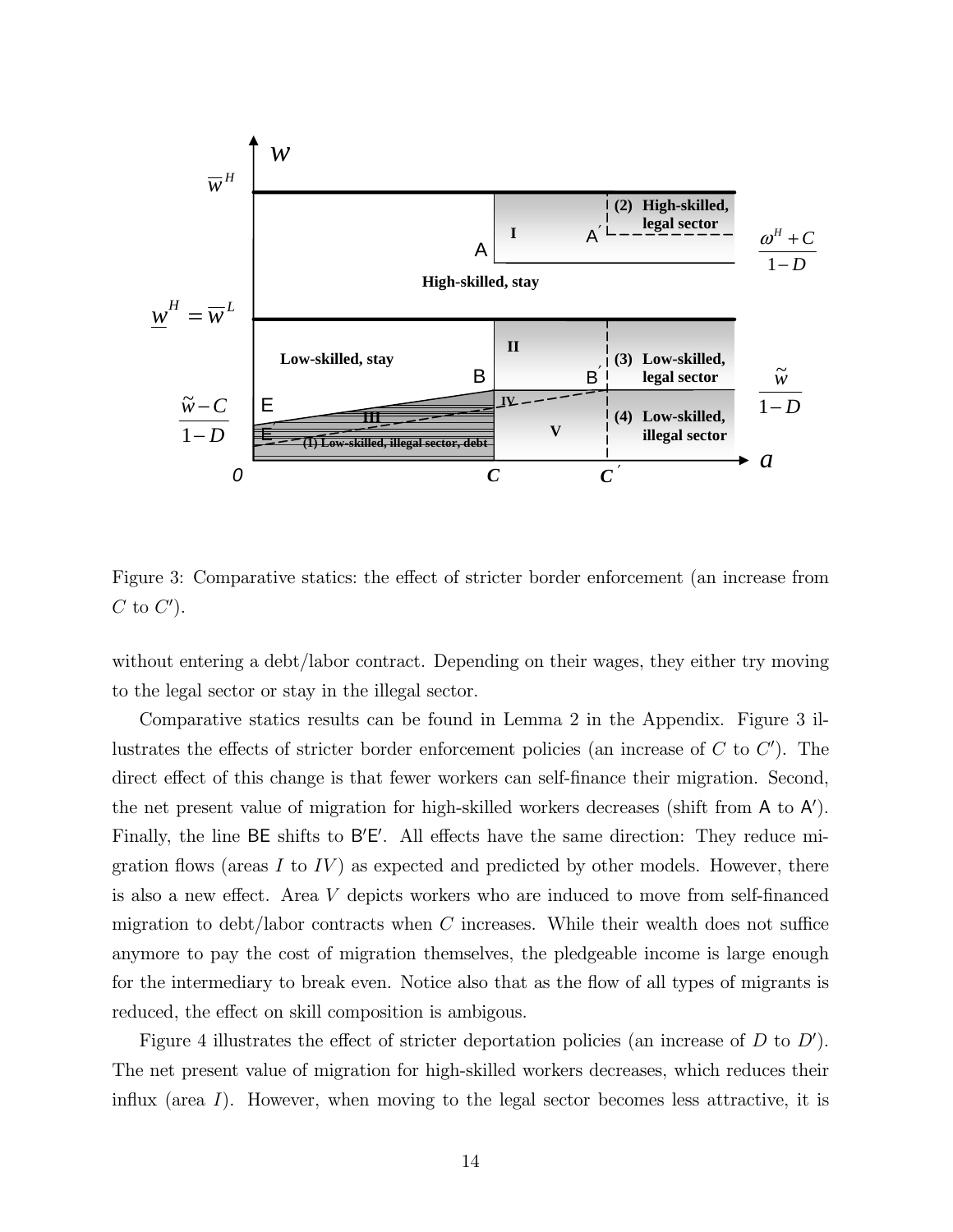

Figure 4: Comparative statics: the effect of stricter deportation policy (increase in D).

easier for the intermediary to recover its investment (the pledgeable income of wealthconstrained workers increases). Hence, a greater number of low-skilled workers migrate (area II). Area III represents wealthy low-skilled workers who stay in the illegal sector rather then move to the legal sector.<sup>6</sup> As more low-skilled and less high-skilled migrate, migrant skill composition deteriorates.

The last proposition summarizes the above discussion.

Proposition 3 Effects of policy variables in the generalized model.

- 1. An increase in C reduces migrant flows and has ambiguous effects on the skill composition of migrants.
- 2. An increase in D has ambigious effects on migrant flows and reduces the average skills of migrants.

 ${}^{6}$ This effect is discussed in Epstein et al. (1999).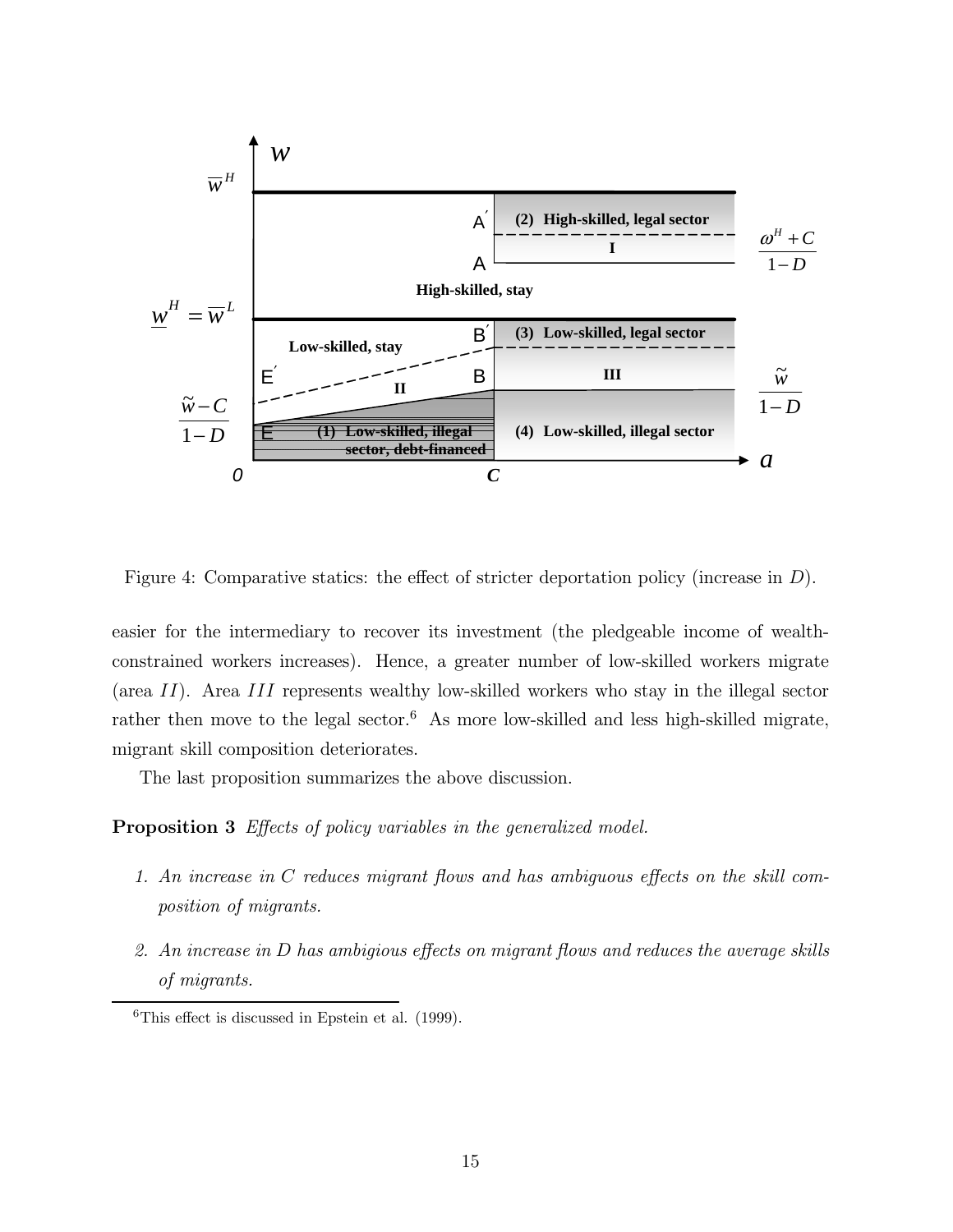# 6 Discussion and implications

#### 6.1 Robustness

Our theory is based on two crucial assumptions. Assumption 1 requires that for an illegal immigrant, an attempt to acquire legal status involves a higher risk of deportation. Normalization of deportation risk to zero in the illegal sector is not necessary for our results. What is needed only is that when deportation policies become stricter, the risk of deportation increases more in the legal than in the illegal sector. Otherwise, stricter deportation policies would not decrease migrant incentives to default on debt repayments. The effect of stricter border controls and stricter deportation policies would then be equivalent.

Assumption 1 makes sense for a number of reasons. Moving from the illegal to the legal sector makes migrants more visible and vulnerable. They have to register with government agencies, which increases the risks of deportation. Furthermore, in the absence of raids on employers, there is hardly a chance to detect illegal immigrants unless they get in contact with the legal sector. This implies that there is a strong complementarity between the two policies: Stricter deportation policies can only have deterrent effects on illegal migrants if raids on employers of illegal migrants are intensified. Otherwise, as our model shows, stricter deportation policies make things worse, as they deter migrants from moving to the legal sector. By the same logic, if worksite inspections were intensifying and the probability of deportation in the illegal sector increased, the deterring effect of moving to the legal sector and overall returns to migration would decrease.

According to Assumption 2, the debt/labor contracts cannot be enforced in the legal sector. Put differently, the only cost the migrant bears when defaulting is a higher risk of deportation. This is a simplifying assumption. One can readily introduce other costs of defaulting with the straightforward effect that migrant incentives to default decreases. Migrants who try to default on their debt installments are indeed subject to penalties. Chin and Zhang (2002, page 753) quote a debt enforcer: "If some clients (migrants owing debt, GF and SG) fail to show up, I will wait for them near where they live. When they leave their apartments, I will threaten them or beat them up. I usually go with three other people. It is not hard to do. They are illegal immigrants and dare not tell the police." What this quote makes clear is that there are ways to make migrants pay back their debt, but that the effectiveness of sanctions depends on whether or not migrants are protected by the legal system.<sup>7</sup>

<sup>7</sup>Similarly, Kwong (1997, page 209) argues that the illegal status prevents the sweatshop employess from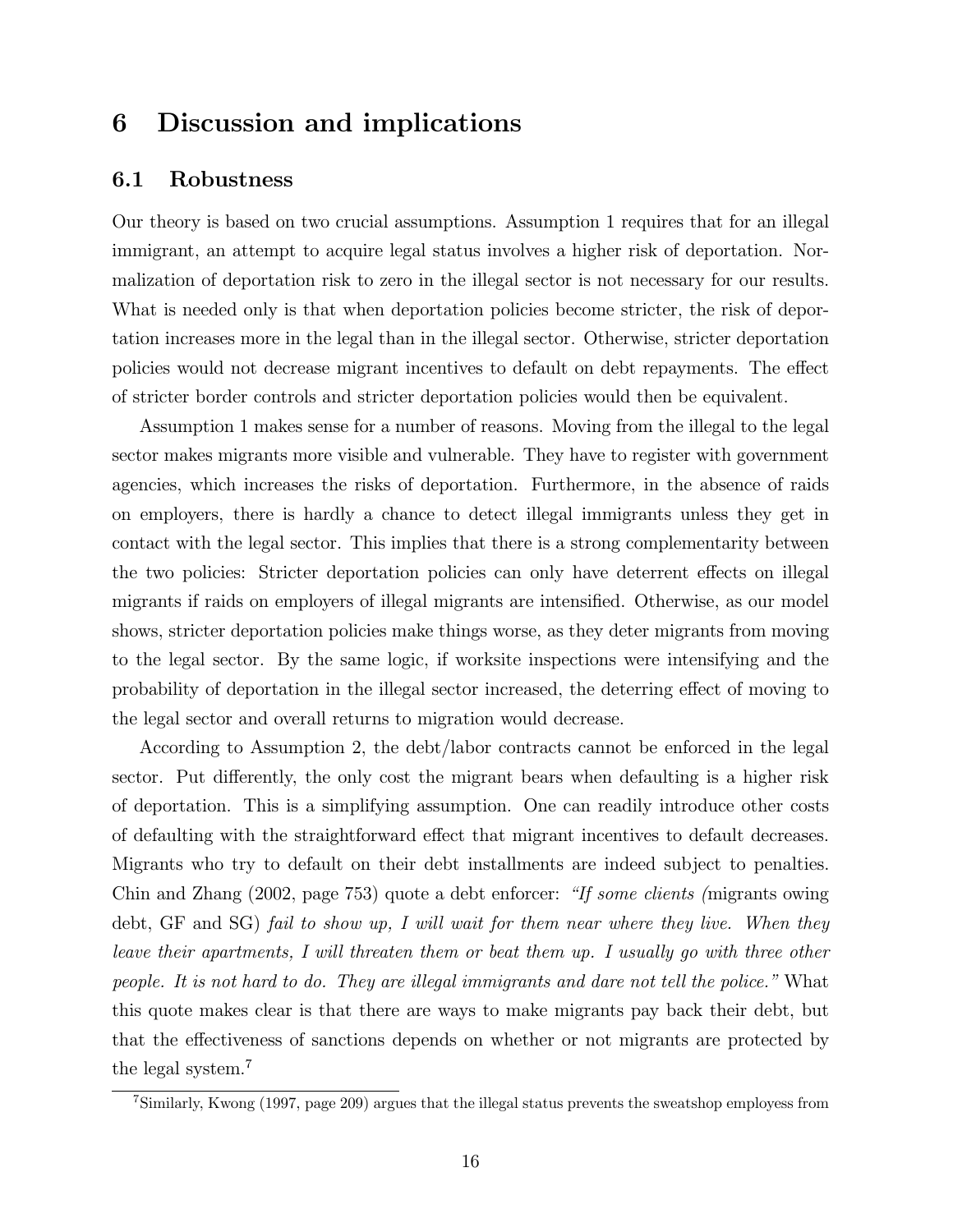One may also argue that migrants are not protected by limited liability even in the legal sector, because the smuggler/intermediary could penalize the migrant's family. However, inflicting harm on the migrant's family is costly, and it is not clear that it is ex post rational. Even if the intermediary is carrying out penalties occasionally (because he has reputational concerns, for instance), this may not be sufficient to deter default. To understand why, one must consider the lethal risks migrants expose themselves to when trying to enter a country illegally. These are particularly high when sea travel is involved, as a series of tragic accidents has shown. This indicates that migrants may not consider the potential loss of their own life an infinite loss of utility. Otherwise, they would ex ante not be willing to try clandestine migration, in particular, if it involves travel by sea. But, the net present value of migration seems positive, even taking into account a positive probability of dying. There is little reason to believe that migrants would ex post shirk from taking similar risks, provided the payoffs are large enough. According to surveys among migrants by Jasso et al. (2000), migrants who move from illegal to legal jobs double or even triple their income. This is tantamount to lifetime gains of several hundreds of thousands USD. Such gains may be large enough for taking the risk of drastic penalties. The fact that the statistical value of life is much higher in richer than in poorer countries (Viscusi and Aldy, 2003) may further rationalize why migrants may be willing to take high risks both ex ante and ex post, whether the risk concerns the migrant's own life or the life of a family member (New York Times, 2000a, documents the fact that migrants are well aware of the lethal risks and are ready to take them).

In closely knit ethnic networks, migrants who default on debt payments may be excluded from future trading opportunities with other network members. This is a powerful deterrent, but nonetheless not an infinite penalty. Otherwise, there would be no need for the use of violence in contract enforcement and for keeping migrants in safe houses. Moreover, there are network externalities: The more migrants default, the less effective the penalty is. According to Kwong (1997, ch. 4 "Limits to Kinship Networks"), as the increasing debt burden provides higher returns to default, the kinship networks alone no longer provide sufficient incentives for honoring the debt; Kwong reports increasing use of violence in enforcing the debt/labor contracts including violence with regard to family members. Also, the larger the size of the smuggling business, the lower the strength of network incentives: the connections between smugglers, sweatshop owners and new immigrants are becoming

renegotiating their wages and working conditions (which would be equivalent to a partial default on the debt): "Illegals seldom ... complain about their wages or working conditions because they fear deportation and the return to poverty in their homeland."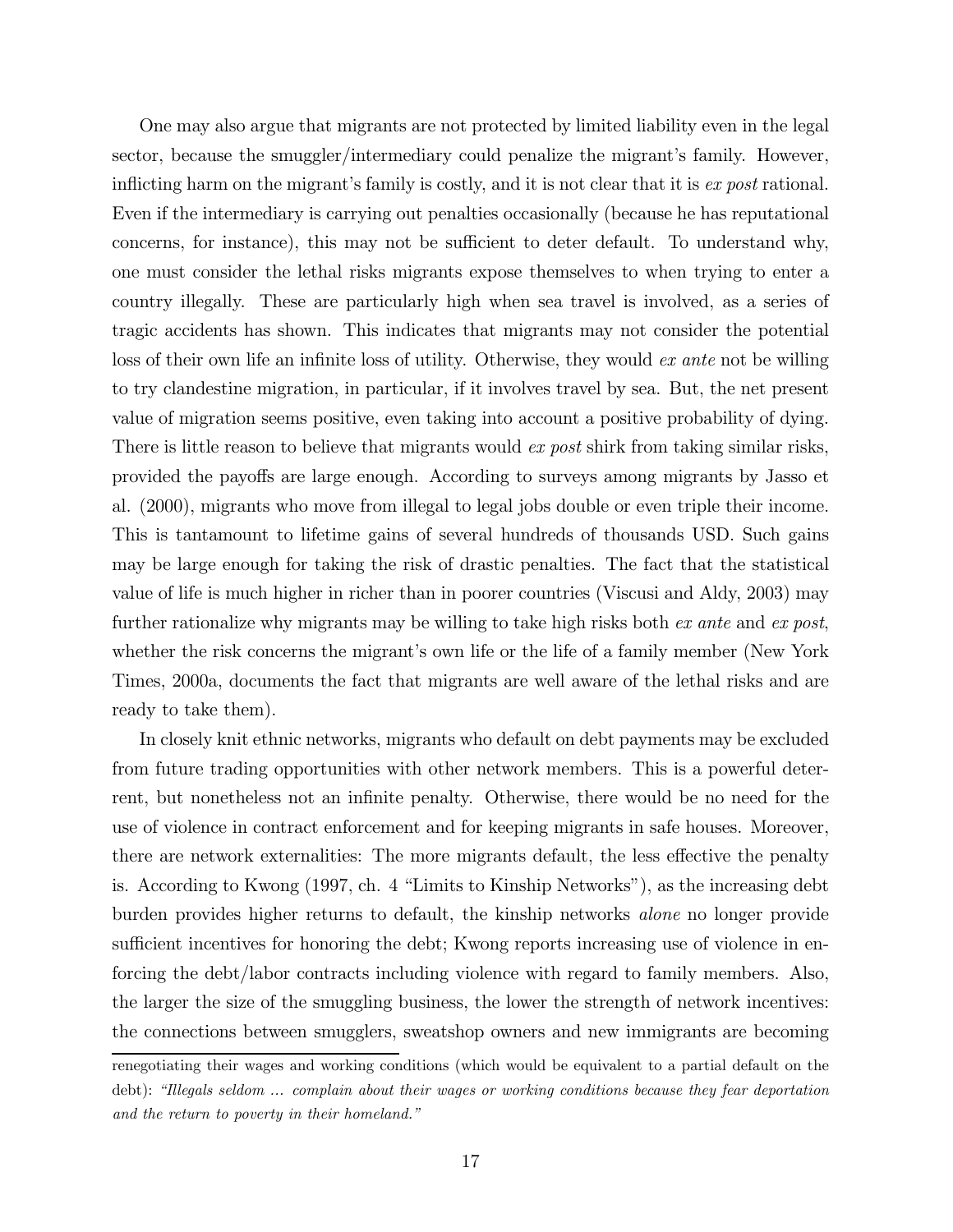weaker.

In order to test whether strict deportation/legalization policies are an important factor for enforcing the debt contracts, one would need to stage an experiment where indebted immigrants are unexpectedly given a legal status. Would the reputation/hostages/networks or other mechanisms be sufficient to make he immigrants pay back their debt to smugglers? Or would immigrants seek legal protection from the smugglers? While a controlled experiment has never been carried out, the Golden Venture accident provides some insights. In June 1993, after a 4-month voyage, the Golden Venture freighter carrying 286 illegal immigrants (each had made a 10-20% downpayment out of the \$30,000 total fee) ran aground near New York. About 10 people died, most others were imprisoned for up to 3.5 years. For our purpose, it is important to learn more about those who were granted legal status. Everyone who received legal status was afraid of being contacted by the smugglers, but nobody was certain it would happen and nobody was willing to contact the smugglers to pay the debt as the reputational concerns would dictate (New York Times, 1997). As reported in New York Times (1994), a 25-year old student was granted legal status right after the crash, and while still owing \$24,000 to the smuggling ring, moved to a city far from New York, got a legal job and started to learn English. After three months, he had still not heard from the smugglers; "... his demeanor has changed from withdrawn and depressed to optimistic".

Another simplifiying assumption in our model is ruling out possibility of legal entry. Even high-skilled immigrants can only get legal jobs through first entering the illegal sector. Adding a fully legal migration channel would not change our results. We could also consider the possibility for visa overstaying and the move from the legal to the illegal sector, which has been discussed in Epstein et al. (1999).

#### 6.2 Implications

An implication in line with Ethier (1986) and more recent work, for instance, Chau (2001) is that policy instruments should be combined to be effective. Our model shows that in the absence of employer sanctions, stricter deportation policies and possibly also stricter border enforcement policies increase debt-financed migration. While we do not model employer sanctions explicitly, it is clear that if there is a higher risk of deportation and lower wages for immigrants staying in the illegal sector, then both self-financed and debt-financed migration decrease.

Our model also implies that the effects of immigration amnesties on ex ante decisions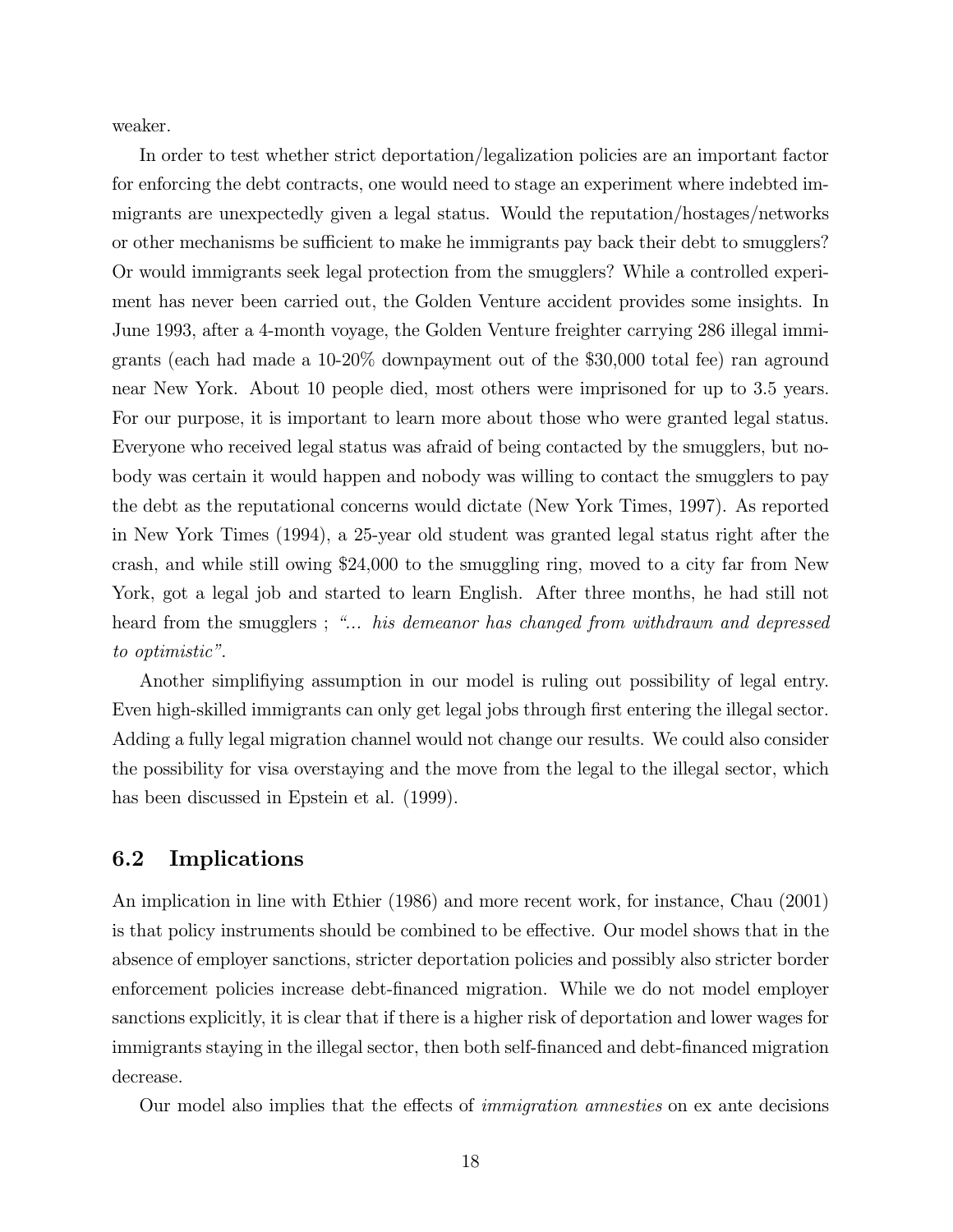to migrate may not be straightforward. The existing literature on amnesties (e.g. Chau, 2001, and Epstein and Weiss, 2001) neglects financial constraints. Therefore, since each amnesty raises expectations for future amnesties, it results in higher incentives to migrate. This is true in our model as long as self-financed migration is considered. Indeed, if ex ante both migrants and intermediaries anticipate a sufficiently high chance of amnesty (lower D, in terms of our model), then high-skilled migration should increase (Part 2 of Proposition 2). However, once we analyze the impact of expected amnesty on the debt/labor contract, we find a countervailing effect that arises only in the presence of wealth constraints. If the intermediary expects that the immigrant will be able to obtain legal status through amnesty, the intermediary will refuse to lend, and wealth-constrained migrants will have to stay in the source country. The low-skilled migration will therefore decrease. Thus, an expected amnesty may either increase or decrease total immigration, and will definitely improve the skill composition of incoming migrants.

Our model takes a positive perspective. It is difficult to formulate a normative position. In particular, the welfare implications of less strict deportation policies are not clear. For instance, lenient deportation policies are good for the stock of illegal migrants who are not sent back home, or even become regularized. However, it may be bad for future migrants who cannot migrate in the absence of intermediaries willing to finance them.<sup>8</sup> It is also good for the host country to receive high-skilled migrants when deportation policies are less strict. As the average skills of migrants increase and higher-skilled immigrants are complements rather than substitutes to domestic workers with lower skills (Zimmermann, 1994), these policies may meet rather little political resistance. However, it may be bad for the source country that suffers from a brain drain the consequences of which may or may not be compensated for by remittances. The welfare analysis is even more involved in the case of immigration amnesties which are hard to study in a static framework.

We have throughout the paper made a distinction between human smuggling, which assumes rational contracting between intermediary and migrants, and human trafficking that involves manipulation and coercion. While one should be careful to expand the model's reach to trafficking, it appears to us that the potential desirability of more lenient deportation policies is enforced by the fact that they may help trafficking victims and may undermine the profitability of trafficking networks. While the ex ante analysis of our model

<sup>8</sup>In our model, the servitude is voluntary. Stricter deportation policies that facilitate debt-labor migration therefore benefit immigrants. As argued in Genicot (2002), it is quite hard to come up with an economic argument where voluntary bonded labor is against the worker's interest without introducing externalities in credit markets.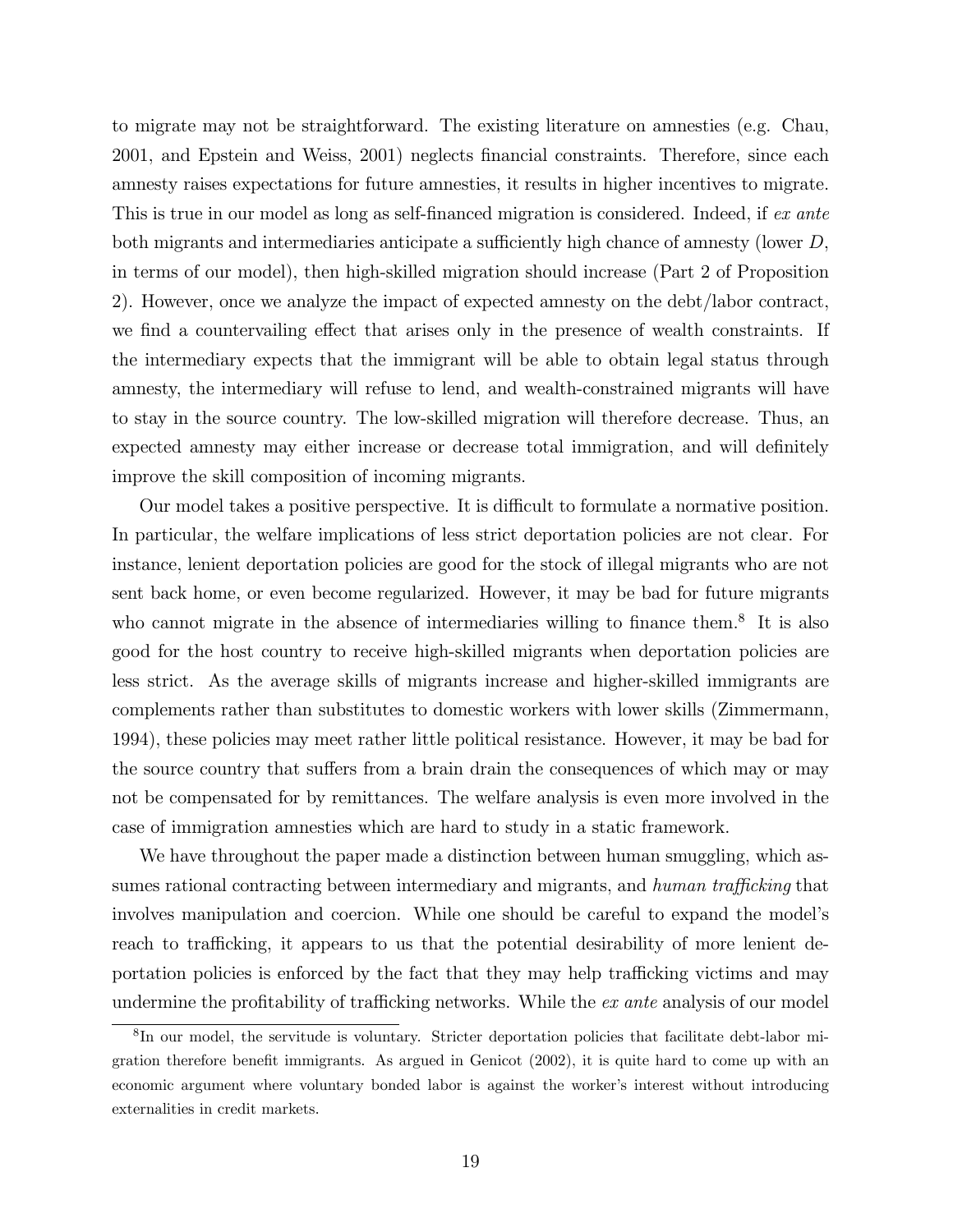does not hold for migrants who are forced or manipulated, the profitability of the trafficking industry depends to a similar extent on the strictness of deportation rules as the one of the smuggling industry, with similar implications.

We would finally want to point out that the contracts between today's migrants and intermediaries have striking parallels to indentured servitude. Between one half and two thirds of all white immigrants coming to the Northern American British Colonies between 1630 and the Revolution came as indentured servants. They committed their workforce for a certain period of time against a free passage to the colonies (Galenson, 1984). Debtholders respected the terms of contracts and set workers free after they had paid their debt (which usually took three to seven years). Many indentured servants tried to run away, but as the contracts between migrants and debtholders were fully legal, captured servants were penalized and sent back to the debtholders. This made sense since the government was interested in an inflow of cheap labor. In terms of our theory, the host country could not further decrease the cost of migration  $C$  (it was dictated by high relative transportation costs rather then by policy-driven barriers), so the only way to increase immigration was to enforce debt/labor contracts and sustain indentured servitude as a labor market institution. The difference between indentured servitude and modern sweatshop employment is that nowadays host countries do want to combat illegal migration. Our model shows, however, that by applying stricter immigration policies, they may contribute to the spread of debt/labor contracts. First, by adopting stricter border and visa policies they increase cost of entry and make financial constraints binding for a greater number of potential immigrants. Second, stricter deportation policies help enforce debt/labor contracts in a way similar to that of the British colonies in the 17th and 18th centuries.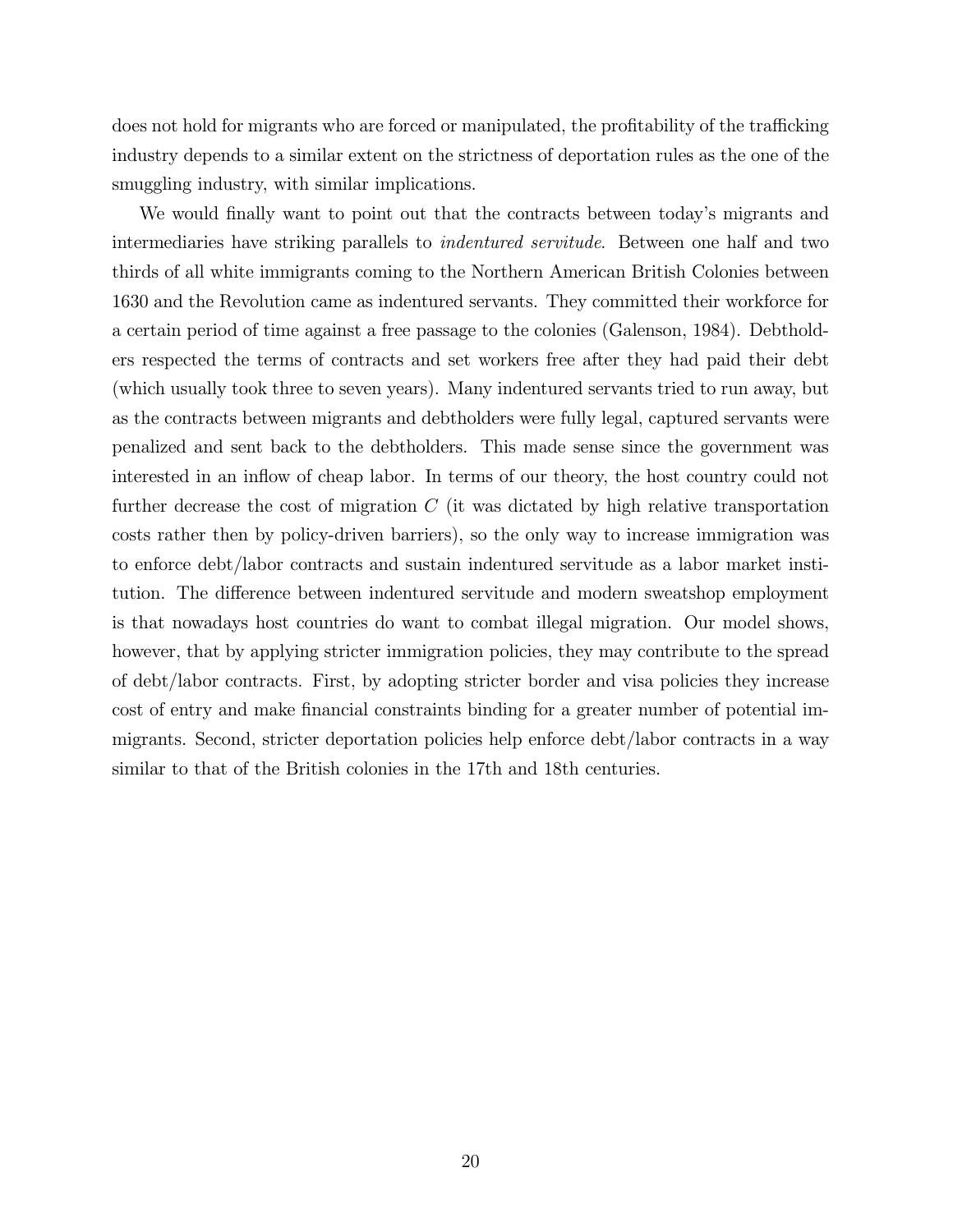# 7 Concluding remarks

Poor data do not yet allow to carry out a comprehensive empirical evaluation of immigration policies. There is thus scope for theoretical analysis to better understand the effects of different policies, and the costs that may be associated with them. The main contribution of the paper is to model explicitly that migrants are wealth-constrained and that they deal with intermediaries.

In this realistic framework stricter border controls and stricter deportation policies do not affect the flow and composition of illegal immigration in similar ways. While stricter border controls reduce migrant flows and have ambigious effects on skill composition, stricter deportation policies have ambigious effects on flows, but unambigiously worsen skill composition. We have also shown that stricter border controls may induce migrants to move from self-financed migration to temporary servitude. These effects arise in a straightforward way once the financial constraints and the role of intermediaries are considered.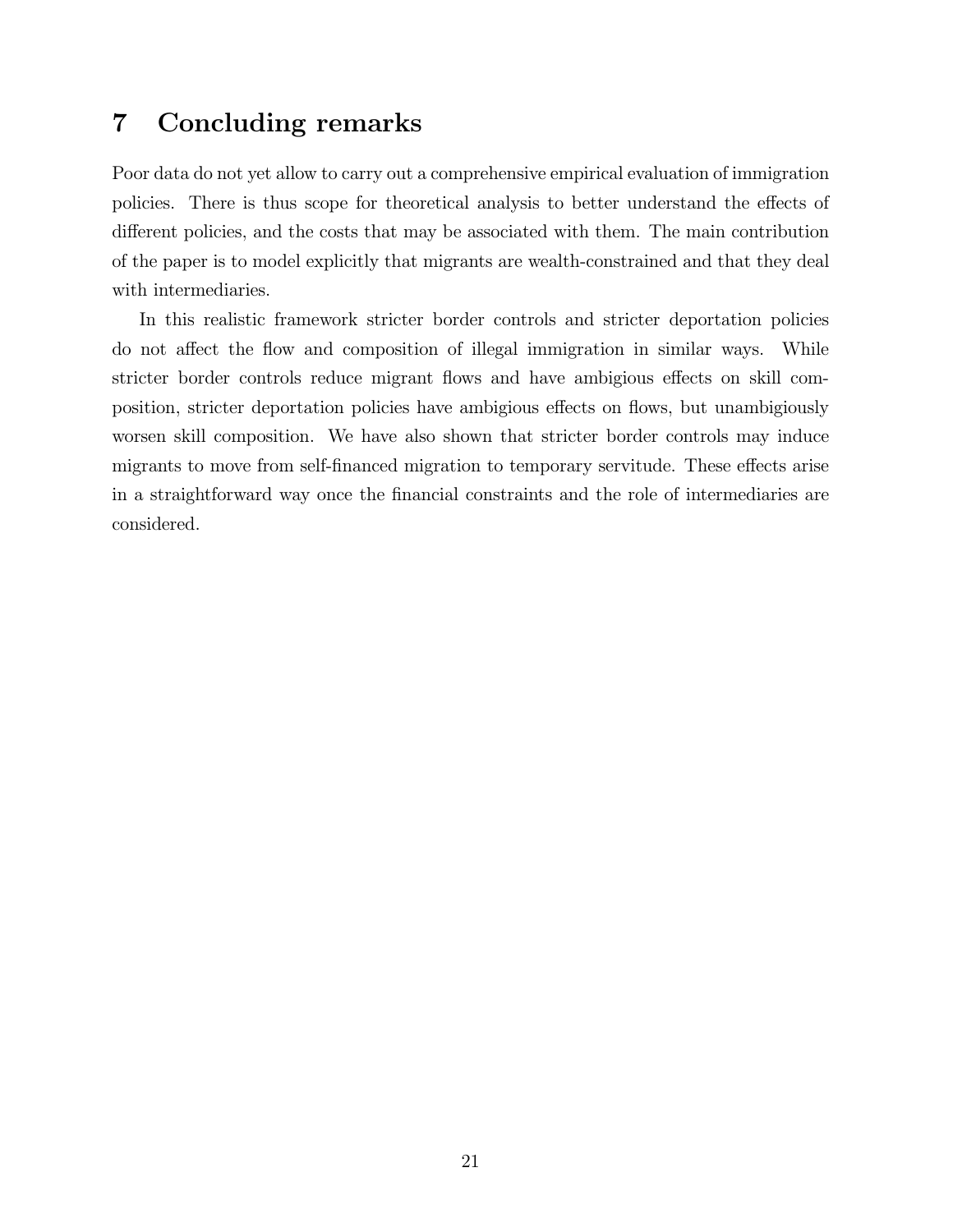# References

- [1] Bales, Kevin (2000), Disposable People: New Slavery in the Global Economy, University of California Press, Berkeley, Los Angeles, London.
- [2] Business Week (2000), "Workers in Bondage", Nov 27, 2000, pp. 56-67.
- [3] Carr, Lois (1992), "Emigration and the Standard of Living in the 17th Century Chesapeake", Journal of Economic History, vol. 52 , no. 2, pp. 271-291.
- [4] Chau, Nancy (2001), "Strategic Amnesty and Credible Immigration Reform", Journal of Labor Economics, vol. 19(3), pp. 604-634.
- [5] Chin, Ko-lin (1999), Smuggled Chinese: Clandestine Immigration to the United States, Temple University Press, Philadelphia.
- [6] Chin, Ko-lin, and Sheldon Zhang (2002), "Enter the Dragon: Inside Chinese Human Smuggling Organizations", *Criminology*, vol. 40, no. 4, pp. 737-768.
- [7] Chiswick, Barry and Timothy Hatton (2002), "International Migration and the Integration of Labor Markets", IZA Discussion Paper no. 559.
- [8] Djajic, Slobodan (1999), "Dynamics of Immigration Control", Journal of Population Economics, vol. 12, pp. 45-61.
- [9] Donato, Katharine M., Jorge Durand and Douglas S. Massey (1992), "Stemming the Tide? Assessing the Deterrent Effects of the Immigration Reform and Control Act", Demography, vol. 29, no. 2, pp. 139-57.
- [10] Ethier, Wilfried (1986), "Illegal Immigration The Host Country Problem", American Economic Review, vol. 76, no. 1, pp. 56-71.
- [11] Epstein, Gil and Avi Weiss (2001), "A Theory of Immigration Amnesties", CEPR Discussion Paper no. 2830.
- [12] Epstein, Gil, Arye Hilmann, and Avi Weiss (1999), "Creating Illegal Immigrants", Journal of Population Economics, vol. 12, pp. 3-21.
- [13] Finkenhauer, James (2001) "Russian Transnational Organized Crime and Human Trafficking", Kyle, D., and R. Koslowski (eds), *Global Human Smuggling*, The Johns Hopkins University Press, Baltimore and London, pp. 166-186.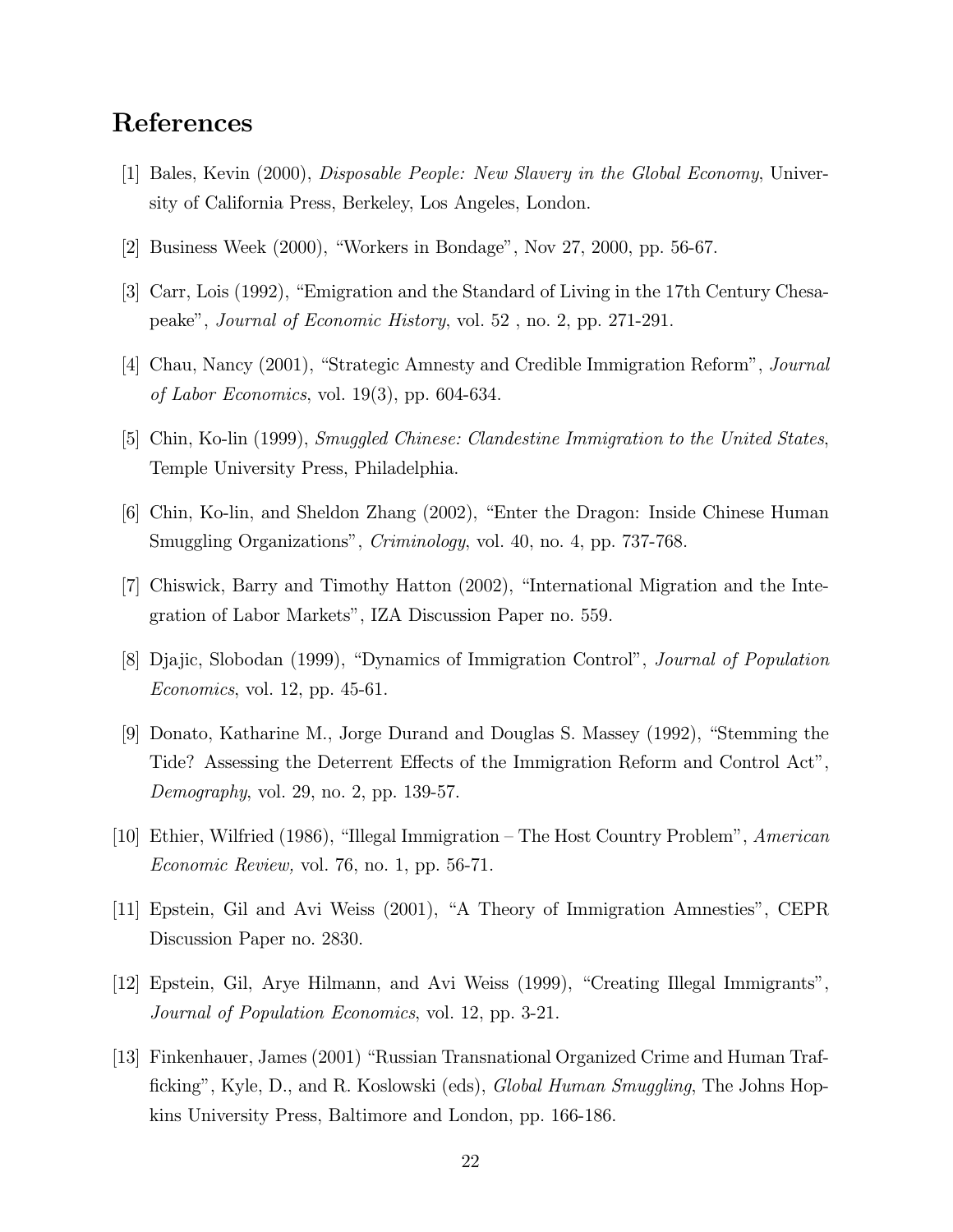- [14] Galenson, David (1984), "The Rise and Fall of Indentured Servitude in the Americas: An Economic Analysis", *Journal of Economic History*, vol. 44, no. 1, pp. 1-26.
- [15] Genicot, Garance (2002) "Bonded Labor and Serfdom: A Paradox of Voluntary Choice", Journal of Development Economics, vol. 67, pp. 101-127.
- [16] Hanson, Gordon H., Raymond Robertson and Antonio Spilimbergo (2002a), "Does Border Enforcement Protect US Workers from Illegal Immigration?", Review of Economics and Statistics, vol. 84, no. 1, pp. 73-92.
- [17] Hanson, Gordon, Kenneth Scheve, Matthew Slaughter and Antonio Spilimbergo (2002b), "Illegal Immigration", Chapter 11 in Boeri, Tito, Gordon Hanson and Barry McCormick, Immigration Policy and the Welfare System, Oxford University Press.
- [18] INS (1998a), "U.S. Dismantles Largest Global Alien Smuggling Cartel Encountered to Date", Press release, November 20, Immigration and Naturalization Service, Washington, DC.
- [19] INS (1998b),"U.S. Cripples Major International Chinese Alien Smuggling Operation", Press Release December 10, Immigration and Naturalization Service, Washington, DC.
- [20] IOM (2000), "Trafficking in Migrants", Quarterly Bulletin, no. 21, International Organization for Migration: Geneva.
- [21] IOM (2003), Wolrd Migration Report: Managing Migration, Challenges and Responses for People on the Move, International Organization for Migration: Geneva.
- [22] Jasso, Guillermina, Douglas Massey, Mark Rosenzweig, and James Smith (2000), "The New Immigrant Pilot Survey (NIS): Overview and Findings About U.S. Immigrants at Admission," Demography, vol. 37, no. 1, pp. 127-138.
- [23] Kossoudji, Sherrie, and Deborah Cobb-Clark (2002), "Coming Out of the Shadows: Learning about Legal Status and Wages from the Legalized Population", *Journal of* Labor Economics, vol. 20, no. 3, pp. 598-628.
- [24] Kyle, David, and Rey Koslowski (2001), "Introduction" in Kyle, D., and R. Koslowski (eds), Global Human Smuggling, The Johns Hopkins University Press, Baltimore and London.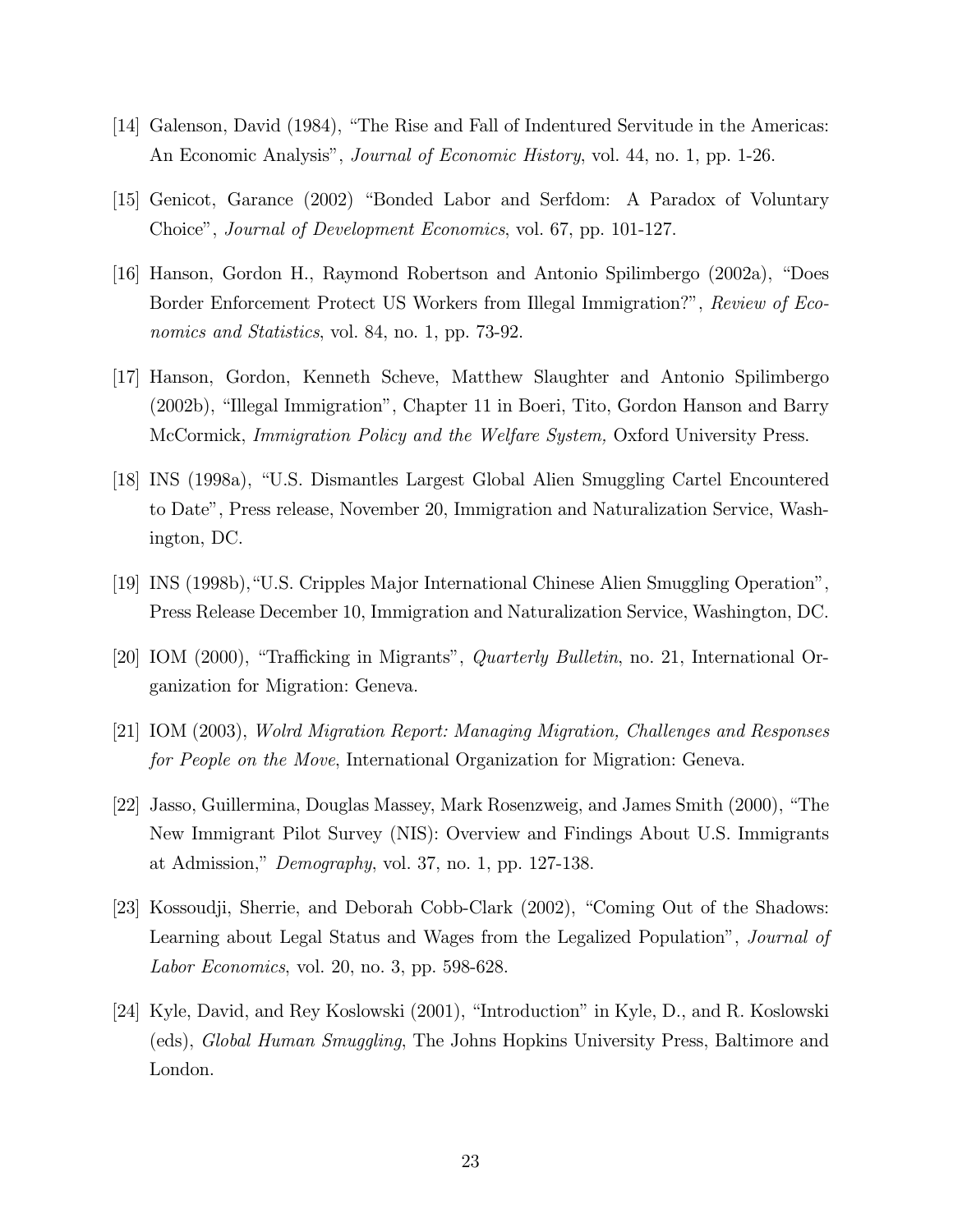- [25] Kwong, Peter (1997), Forbidden Workers: Illegal Chinese Immigration and American Labor. New Press, New York.
- [26] Kwong, Peter (2001), "Impact of Chinese Human Smuggling on the American Labor Market" in Kyle, D., and R. Koslowski (eds), *Global Human Smuggling*, The Johns Hopkins University Press, Baltimore and London, pp. 235-256.
- [27] Laczko, Frank (2002), "Human Trafficking: The Need for Better Data", International Organization for Migration. www.migrationinformation.org/ Feature/ display.cfm?ID=66.
- [28] New York Times (1994), "Golden Venture's Tarnished Hopes", June 5.
- [29] New York Times (1997), "Smuggled Chinese Immigrants Released from Prison", Feb 27.
- [30] New York Times (2000a), "Chinese Town's Main Export: Its Young Men", June 26.
- [31] New York Times (2000b), "Immigrant Smugglers, Too, Can Need a Lawyer's Help", Sep 23.
- [32] O'Rourke, Kevin, and Jeffrey Williamson (1999), Globalization and History, MIT Press, Cambridge Mass.
- [33] Piketty, Thomas (2000), "Theories of Persistent Inequality and Intergenerational Mobility" in *Handbook of Income Distribution*, edited by Tony Atkinson and François Bourguignon, North-Holland, pp. 429-476
- [34] Rivera-Batiz, Francisco (1999), "Undocumented Workers in the Labor Market: An Analysis of the Earnings of Legal and Illegal Mexican Immigrants in the United States", Journal of Population Economics, vol. 12, pp. 91-116.
- [35] Salt, John (2000), "Trafficking and Smuggling: A European Perspective", International Migration, Special issue 2000/01.
- [36] Schloenhardt, Andreas. (1999) "The Business of Migration: Organised Crime and Illegal Migration in Australia and the Asia-Pacific Region," Adelaide Law Review, vol. 21, no. 1.
- [37] Skeldon, Ronald (2000) "Myth and Realities of Chinese Irregular Migration", IOM Migration Research Series 1/2000, International Organization for Migration, Geneva.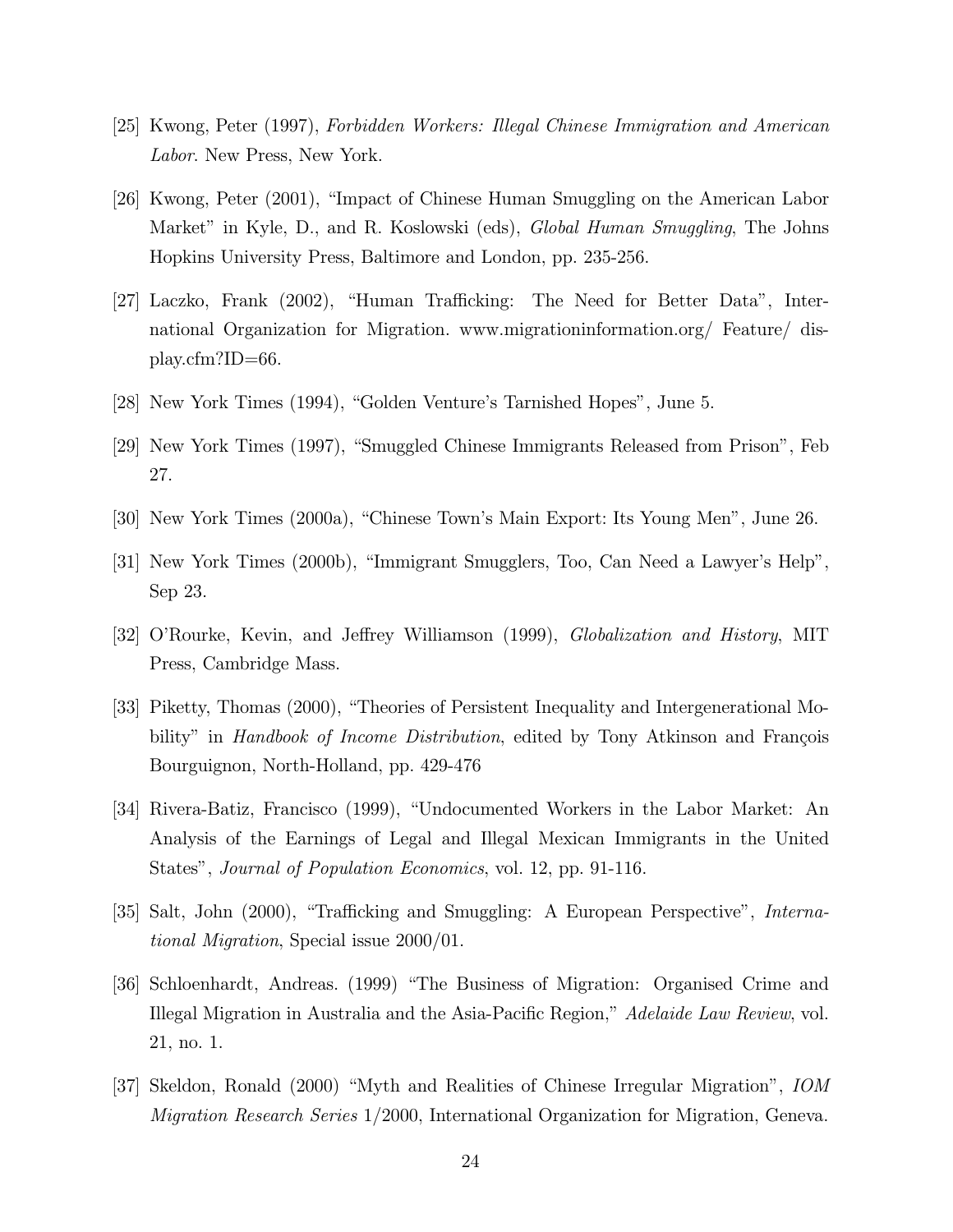- [38] Tirole, Jean (2001) "Corporate Governance," Econometrica, 69 (1), 1-35.
- [39] Viscusi, W. Kip, and Joseph Aldy (2003), "The Value of a Statistical Life: A Critical Review of the Market Estimates Throughout the World", Journal of Risk and Uncertainty, vol. 27, no. 1, pp. 5-76.
- [40] Zimmerman, Klaus (1995), "Tackling the European Migration Problem", Journal of Economic Perspectives, vol. 9, no. 2, pp. 45-62.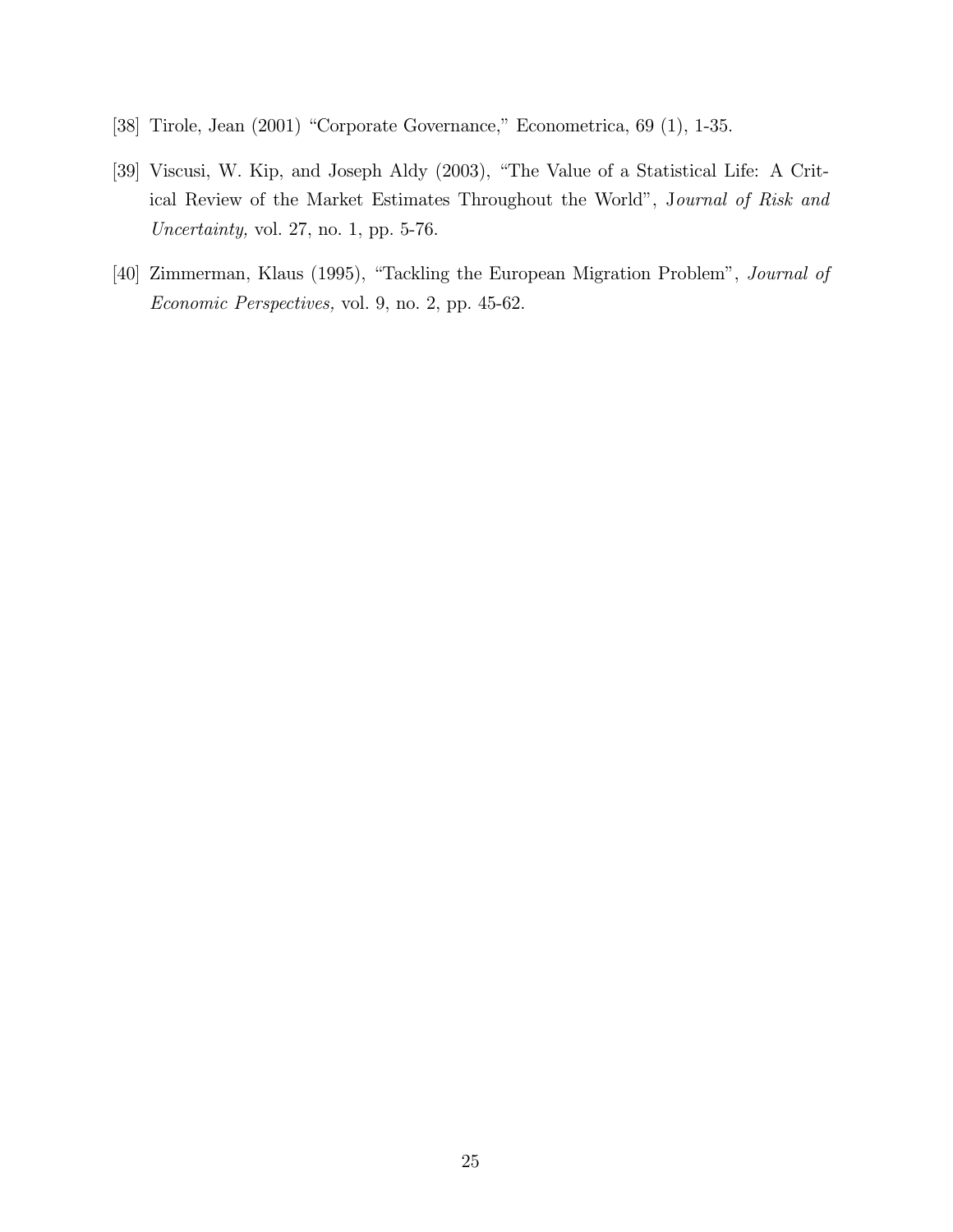# Appendix: Comparative Statics in the Generalized Model

Straightforward calculations yield the following Lemma.

Lemma 1 Equilibrium migration flows under Assumptions 1 and 2, and the assumptions of Section 5:

1. Inflow of low-skilled migrants, financed through a debt/labor contract, staying in the illegal sector:

$$
n_{debt,i}^L = (1 - \lambda) \int\limits_{0}^{\widetilde{w}/(1-D)} \left[ F_L(C) - F_L\left(C - \left(\widetilde{w} - (1-D)w^L\right)\right) \right] g_L\left(w^L\right) dw^L.
$$

2. Inflow of high-skilled migrants, self-financed, trying to move to the legal sector:

$$
n_{self,l}^{H} = \lambda \left[ 1 - F_H(C) \right] \left( 1 - G_H \left( \frac{\omega^H + C}{1 - D} \right) \right).
$$

3. Inflow of low-skilled migrants, self-financed, trying to move to the legal sector:

$$
n_{self,l}^{L} = (1 - \lambda) [1 - F_L(C)] \left( 1 - G_L\left(\frac{\tilde{w}}{1 - D}\right) \right).
$$

4. Inflow of low-skilled migrants, self-financed, staying in the illegal sector:

$$
n_{self,i}^{L} = (1 - \lambda) [1 - F_L(C)] G_L\left(\frac{\tilde{w}}{1 - D}\right).
$$

Note that except for case (1) of the proposition, nobody enters a debt/labor contract. Indices "debt" and "self" represent sources of financing; indices "l" and "i" stand for legal and illegal sector.

#### Lemma 2 Comparative statics.

1. An increase in C decreases both high- and low-skilled migration.

$$
\frac{\partial n^H}{\partial C} = \frac{\partial n_{self,l}^H}{\partial C} < 0,
$$
  

$$
\frac{\partial n^L}{\partial C} = \frac{\partial \left( n_{debt,i}^L + n_{self,l}^L + n_{self,i}^L \right)}{\partial C} < 0.
$$